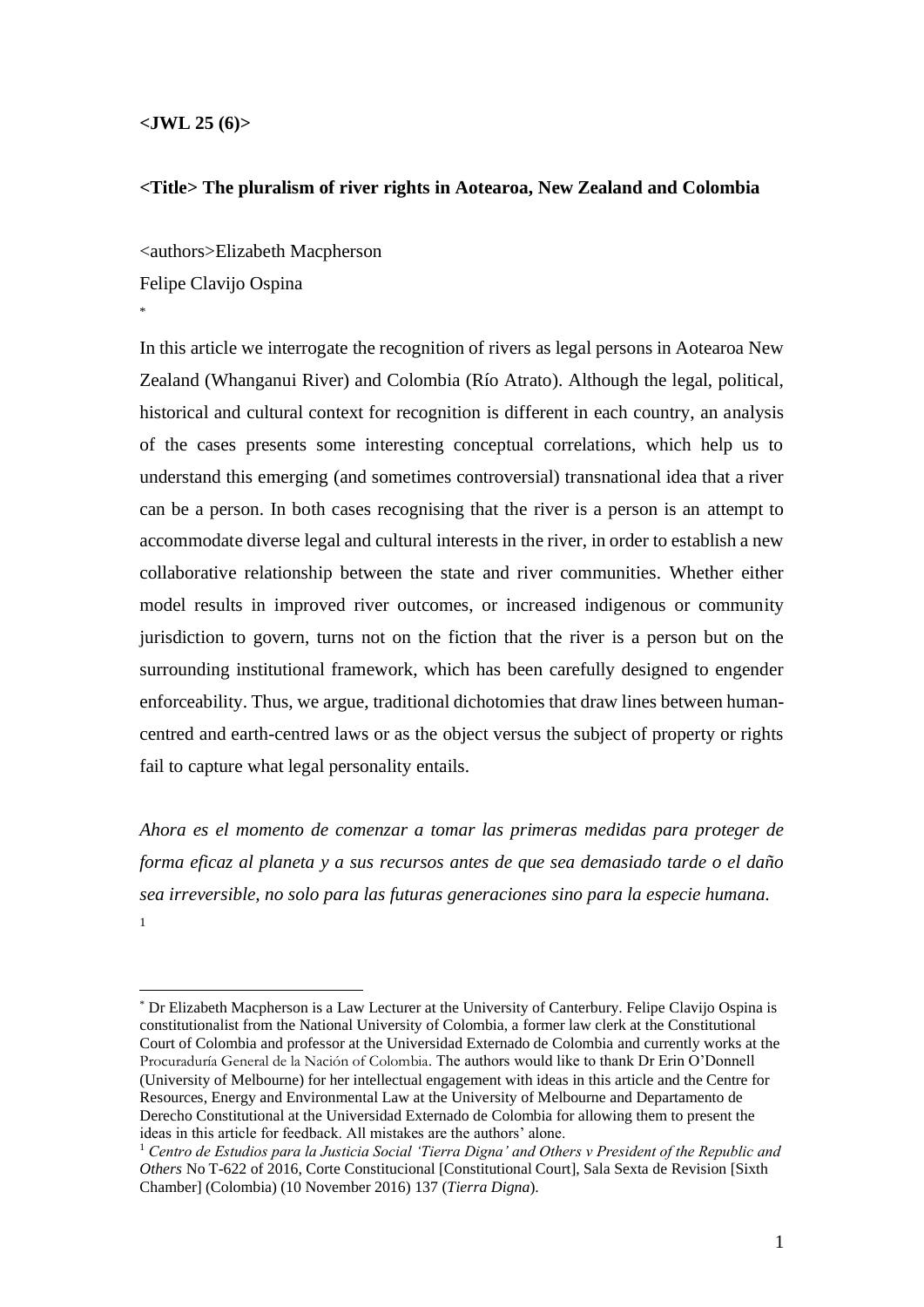Now is the moment to begin to take the first steps effectively to protect the planet and its resources before it is too late or the damage is irreversible, not just for future generations but for the human species.

## **<A>1 Introduction**

In the past year there have been two discrete cases, in very different parts of the world, where rivers have been declared to be 'legal persons'.<sup>3</sup> Much academic and political attention has been given to the case of the Whanganui River in Aotearoa, New Zealand, declared by legislation to be a legal person in March 2017.<sup>4</sup> Less well known is the case of the Río Atrato in Colombia, recognised as a legal person by the domestic Constitutional Court in November 2016, in a decision not released publicly until May 2017. <sup>5</sup> Both cases have been lauded by environmentalists as the personification of the inherent rights of nature.<sup>6</sup> But what does it mean to recognise that a river is a legal person in such vastly different places? In the particular contexts in which the Colombian and New Zealand cases have taken place, what is the nature and content of the rights that are recognised?

In this article the key features of the legal person model adopted in each of the New Zealand and Colombian cases are interrogated and the challenges posed by those

<sup>3</sup> Elizabeth Macpherson, Erin O'Donnell and Felipe Clavijo Ospina, 'Meet the River People: Who Speaks for the Rivers?' *Stuff*, 2 April 2018 [http://www.stuff.co.nz/environment/102741097/meet-the](http://www.stuff.co.nz/environment/102741097/meet-the-river-people-who-speaks-for-the-rivers)[river-people-who-speaks-for-the-rivers](http://www.stuff.co.nz/environment/102741097/meet-the-river-people-who-speaks-for-the-rivers); Elizabeth Macpherson and Erin O'Donnell '¿Necesitan Derechos Los Ríos? Comparando Estructuras Legales Para Regulación de Ríos En Nueva Zelanda,

Australia y Chile [Do Rivers Need Rights? Comparing Legal Structures for River Regulation in New Zealand, Australia and Chile]' Paper presented to the Jornadas de Derecho de Aguas, Pontificia Universidad Catolica de Chile, 2017; Erin O'Donnell 'At the intersection of the sacred and the legal: rights for nature in Uttarakhand, India' (2018) 30(1) *Journal of Environmental Law* 1; Katherine Sanders '"Beyond human ownership"? Property, power, and legal personality for nature in Aotearoa New Zealand' (2017) *Journal of Environmental Law* 1.

<sup>4</sup> Indicative of its significance, an opinion piece on the Te Awa Tupua Act by O'Donnell and Talbot-Jones on *The Conversation* attained more than 120,000 views in the space of three months. See Erin O'Donnell and Julia Talbot-Jones 'Three rivers are now legally people – but that's just the start of looking after them' (*The Conversation* 2017) http://theconversation.com/three-rivers-are-now-legallypeople-but-thats-just-the-start-of-looking-after-them-74983.

<sup>5</sup> *Tierra Digna* (n 2).

<sup>6</sup> See eg Global Alliance for the Rights of Nature *Rights of Nature* https://therightsofnature.org/?p=37208.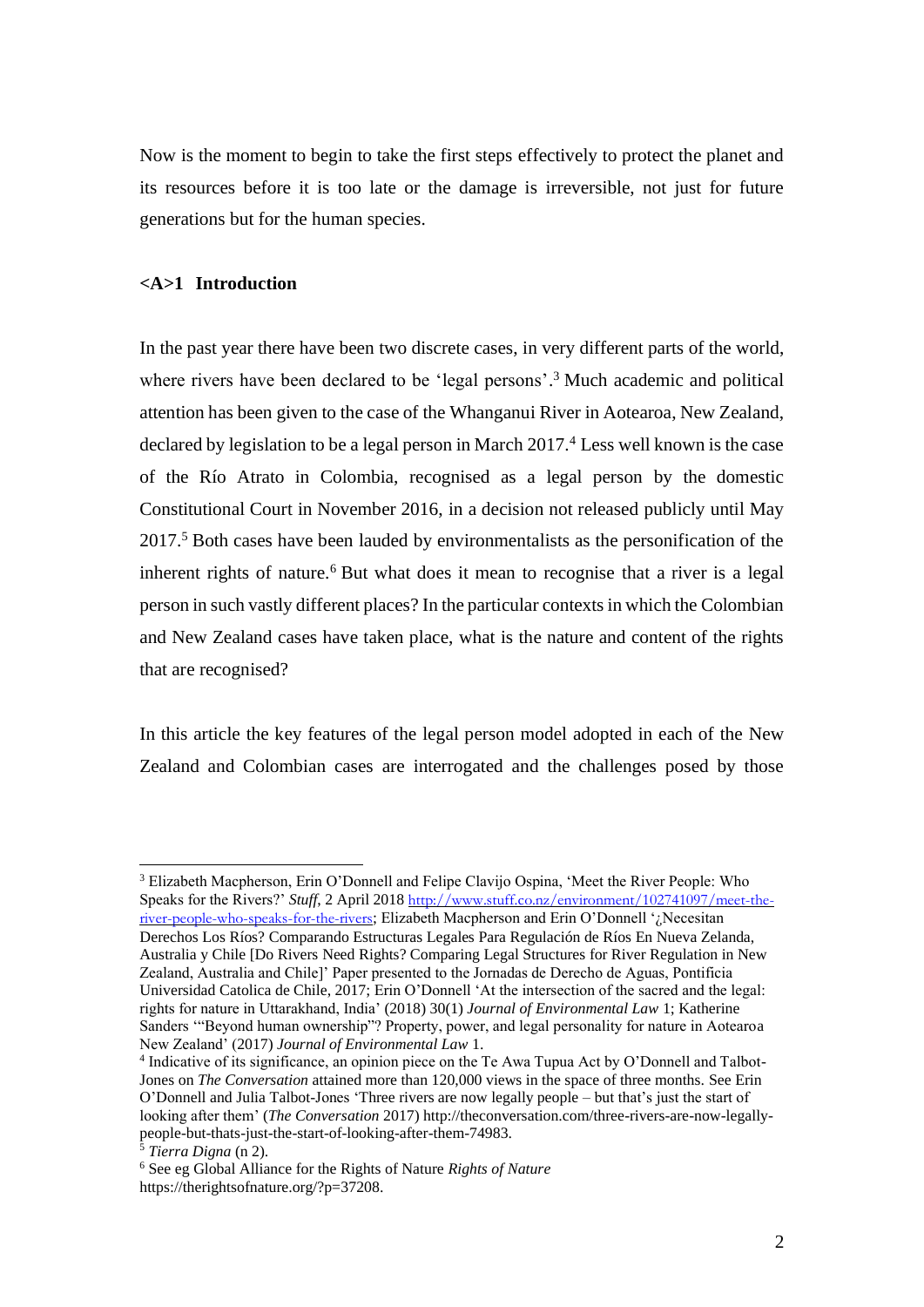features in the local context explored.<sup>7</sup> It is argued that, although there are obvious contextual differences, there are interesting commonalities in the recognition of rivers as legal persons across the New Zealand and Colombian models, which might herald the emergence of a (loose) transnational concept of legal rights for rivers. Legal person models are typically presented as indicative of an 'ecocentric' tendency in the regulation of natural resources, in which nature is the subject rather than the object of rights. <sup>8</sup> However, the New Zealand and Colombian cases are 'culturally located', in the sense that river rights are a consequence of the recognition of the (human) rights of indigenous and tribal peoples as river communities. Further, while the implementation of the Colombian and New Zealand models has just begun, in both cases the efficacy of rivers as persons will depend on strong institutions, governed by humans, to enforce river rights.

## **<A>2 The pluralism of river rights**

## *<B>2.1 Legal personality as ecocentrism*

Rivers have long been valued for their utility, both economic and social, to humans. Legal frameworks that regulate the management and use of water have done so with these values in mind – water resources must be efficiently allocated and managed so that humans might continue to benefit from them. This approach, known in the field of natural resources regulation as an 'anthropocentric' one, has formed the basis for water

<sup>&</sup>lt;sup>7</sup> In this article a contextual approach to comparative legal research is taken, by analysing laws and policies in their historical, economic, cultural or political contexts. See A Esin Orucu 'Methodology of comparative law' in J M Smits Elgar (ed) *Encyclopedia of Comparative Law* (Edward Elgar Publishing 2006) 442, 445; Mark van Hoeke 'Deep level comparative law' in Mark van Hoeke (ed) *Epistemology and Methodology of Comparative Law* (Hart Publishing 2004) 165, 165; Maurice Adams 'Doing what doesn't come naturally. On the distinctiveness of comparative law' in Mark van Hoecke (ed) *Methodologies of Legal Research : What Kind of Method for What Kind of Discipline?* (Hart Publishing 2011) 238; Douglas W Vick 'Interdisciplinarity and the discipline of law' (2004) 31(2) *Journal of Law and Society* 163, 184.

<sup>&</sup>lt;sup>8</sup> See eg Meg Good 'The river as a legal person: evaluating nature rights-based approaches to environmental protection in Australia' (2013) 1 *National Environmental Law Review* 34; Michelle Maloney 'Building an alternative jurisprudence for the earth: the International Rights of Nature Tribunal' (2016) 1 *Vermont Law Review* 129; Vito de Lucia 'Towards an ecological philosophy of law: a comparative discussion' (2013) 4(2) *Journal of Human Rights and the Environment* 167.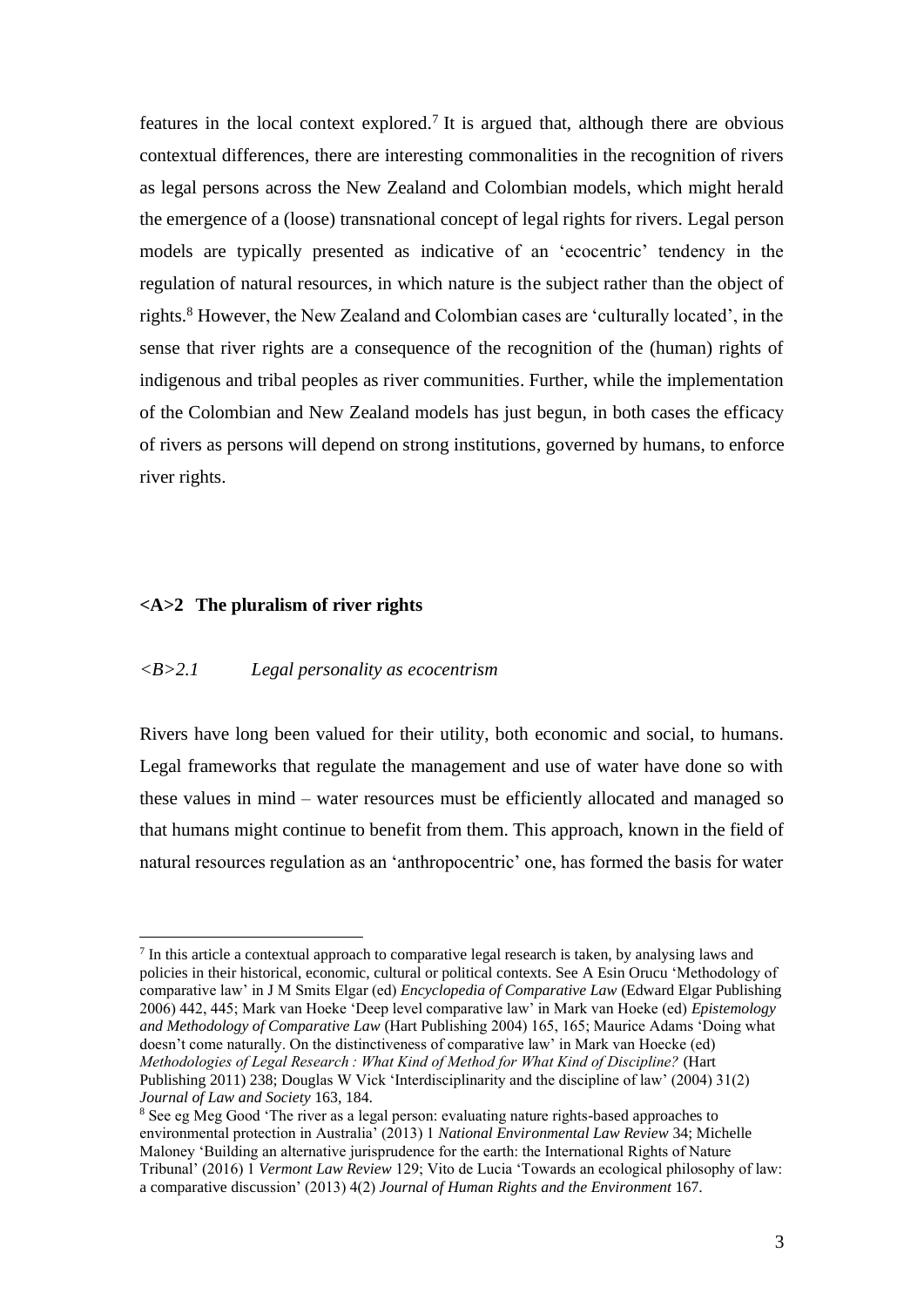laws throughout the world, both at international level and within domestic laws and policies.<sup>9</sup>

Pursuant to an alternative 'ecocentric' theory, nature is conceived of as the object of rights, and not merely a subject for human exploitation.<sup>10</sup> Conversely, humans, who have historically used and abused natural resources, owe obligations to nature, to protect nature's rights and interests. Ecocentrism evolved out of deep or green ecology movements of the 1960s, which opposed anthropocentrism and its propertised, utilitarian view of nature.<sup>11</sup> In law, ecocentrism inspired the development of 'earth jurisprudence', which emphasises that 'humanity and the non-human world belong to the same moral order' as members of earth's community,<sup>12</sup> demanding fundamental change in law and regulation. <sup>13</sup> Proponents of earth jurisprudence often point to a dichotomy between human rights to property in natural resources versus the inherent, inalienable rights of nature.<sup>14</sup> Somewhat ironically, earth jurisprudence has co-opted the very human concept of 'rights' to secure nature's protection.<sup>15</sup>

The first example typically put forward of such ecocentric laws comes from Ecuador, where the rights of 'Pachamama' (Mother Earth) were recognised and protected in the 2008 Constitution.<sup>16</sup> In 2009 Bolivia also recognised the rights of Mother Nature in its

<sup>9</sup> Elisa Morgera and Kati Kulovesi *Research Handbook on International Law and Natural Resources* (Edward Elgar Publishing 2016) 5; B Donnelly and P Bishop 'Natural law and ecocentrism' (2006) 19(1) *Journal of Environmental Law* 89, 90; Catherine J Irons Magallanes 'Maori cultural rights in Aotearoa New Zealand: protecting the cosmology that protects the environment' (2015) 21(2) *Widener Law Review* 273, 275.

 $10$  Good (n 8) 34. Good suggests that it could be argued that the Earth has a 'right to life', and it is from this right that the rights of nature are sourced.

<sup>11</sup> Christopher D Stone *Should Trees Have Standing? : Law, Morality, and the Environment* (Oxford University Press 2010).

<sup>12</sup> See de Lucia (n 8) 188; Thomas Berry *The Great Work : Our Way into the Future* (Bell Tower 1999) 4.

<sup>&</sup>lt;sup>13</sup> Michelle Maloney and Peter Burdon *Wild Law: In Practice* (Taylor and Francis 2014); Maloney (n 8) 132; Sophia Imran, Khorshed Alam and Narelle Beaumont 'Reinterpreting the definition of sustainable development for a more ecocentric reorientation: reinterpreting the definition of sustainable

development' (2014) 22(2) *Sustainable Development* 134; Arturo Escobar *Encountering Development: The Making and Unmaking of the Third World* (Princeton University Press 1995).

<sup>14</sup> Abigail Hutchison 'Whanganui River as a legal person' (2014) 3 *Alternative Law Journal (Gaunt)* 179, 179; Mari Margil 'The standing of trees: why nature needs legal rights' (2017) 34(2) *World Policy Journal* 8.

<sup>&</sup>lt;sup>15</sup> According to liberal political theory, 'rights' protect 'fundamental human interests'. See Duncan Ivison 'The logic of Aboriginal rights' (2003) 3(3) *Ethnicities* 321, 322–24.

<sup>16</sup> Constitución de la República del Ecuador 2008 (Ecuador).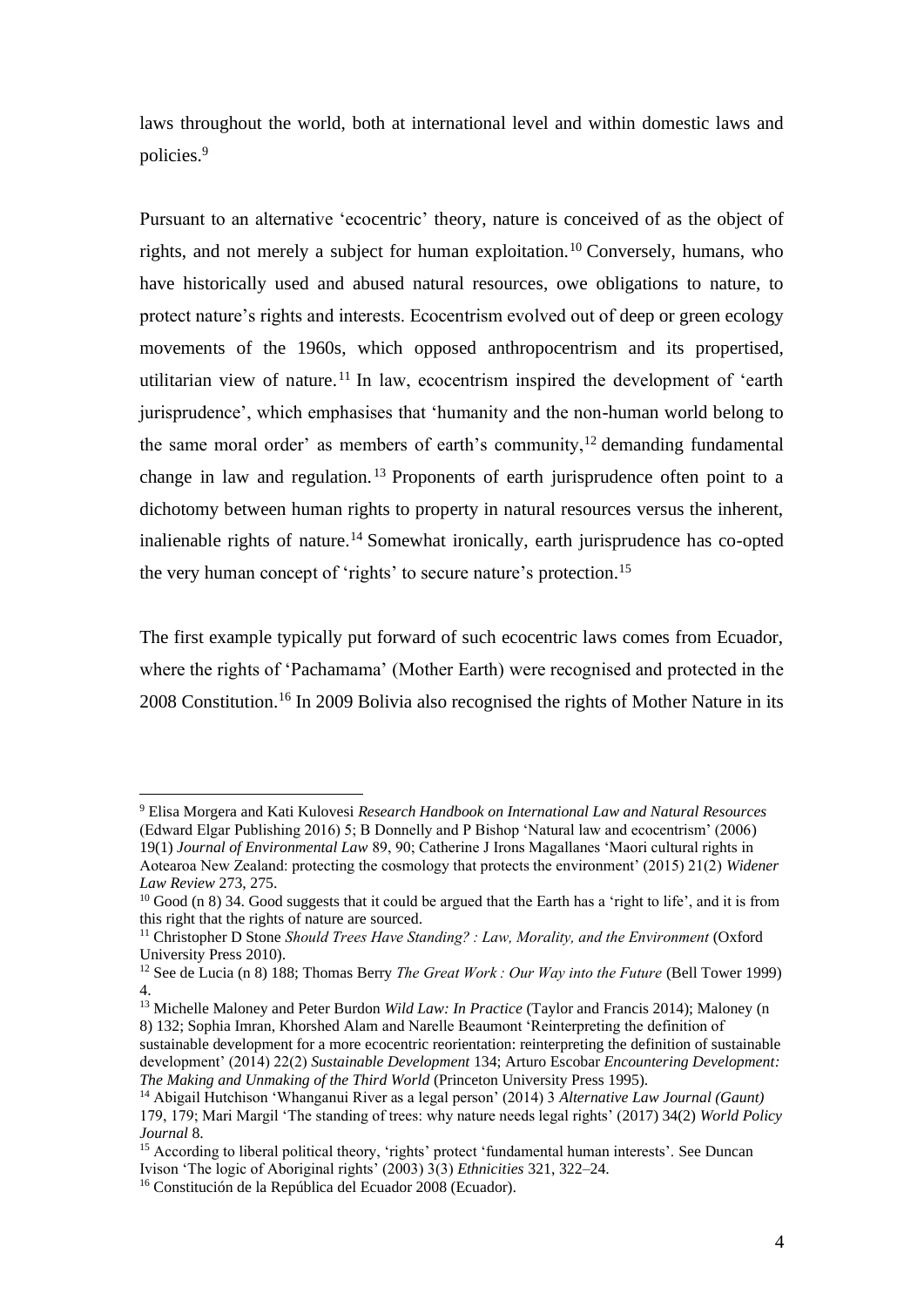Constitution and Law of the Rights of Mother Earth.<sup>17</sup> A number of recent legal and political developments concerning the rights of nature have involved declarations that rivers are 'legal persons': that is, that rivers are the subject of legal rights and have the necessary standing to sue and be sued, enter into contracts, and hold property in their own name. <sup>18</sup> In most Western legal systems, at least those evolving out of the Roman law tradition, 'legal persons' are restricted to natural persons (individuals), corporations, and ships. <sup>19</sup> Giving rivers legal personality is intended to provide them with the standing humans and corporations have to protect their interests against others, where necessary in the courts.<sup>20</sup>

The first legislative recognition of a river as a legal person occurred in New Zealand in March 2017, when the Whanganui River (Te Awa Tupua) was declared to be a legal person under a political settlement between the New Zealand government and Māori of the Whanganui Iwi (tribe).<sup>21</sup> The Te Awa Tupua (Whanganui River Claims Settlement) Act 2017 (Te Awa Tupua Act) declares that the Whanganui River is a legal person, with 'all the rights, powers, duties, and liabilities of a legal person<sup>-22</sup> and devises a complicated collaborative governance regime, presided over by a 'guardian' called 'Te Pou Tupua', to act in the interests of the river and enforce its rights.<sup>23</sup>

The legal person approach appears to be gaining some transnational traction. A similar approach was adopted by a regional Court for rivers in India in April 2017,  $^{24}$  although the decisions are currently subject to appeal. <sup>25</sup> In May of the same year the Constitutional Court of Colombia released its decision recognising the Río Atrato as a

<sup>17</sup> Constitución Política del Estado 2009 (Bolivia); Ley de Derechos de la Madre Tierra (Ley 071) 2010 (Bolivia).

<sup>18</sup> S M Solaiman 'Legal personality of robots, corporations, idols and chimpanzees: a quest for legitimacy' (2017) 2 *Artificial Intelligence and Law* 155, 157.

<sup>19</sup> M Davies and N Naffine *Are Persons Property? Legal Debates about Property and Personality* (Ashgate Publishing 2001).

<sup>20</sup> Erin O'Donnell *Constructing the Aquatic Environment as a Legal Subject: Legal Rights, Market Participation, and the Power of Narrative* (PhD Thesis, University of Melbourne 2017).

<sup>&</sup>lt;sup>21</sup> Te Awa Tupua (Whanganui River Claims Settlement) Act 2017 (NZ) (Te Awa Tupua Act). In this article, for simplicity, reference is made to the 'Whanganui Iwi', although it is acknowledged that a number of other iwi (tribes) and hapu (subtribes) have interests in the Whanganui River.

<sup>22</sup> ibid s 14.  $23$  ibid s 18.

<sup>&</sup>lt;sup>24</sup> Mohd Salim v State of Uttarakhand & Others (20 March 2017) High Court of Uttarakhand (WPPIL 126/2014) (India).

 $25$  The Indian case was recognised in recognition of the spiritual relationships of Hindu communities with the river, rather than a specific indigenous or tribal relationship. See O'Donnell (n 3).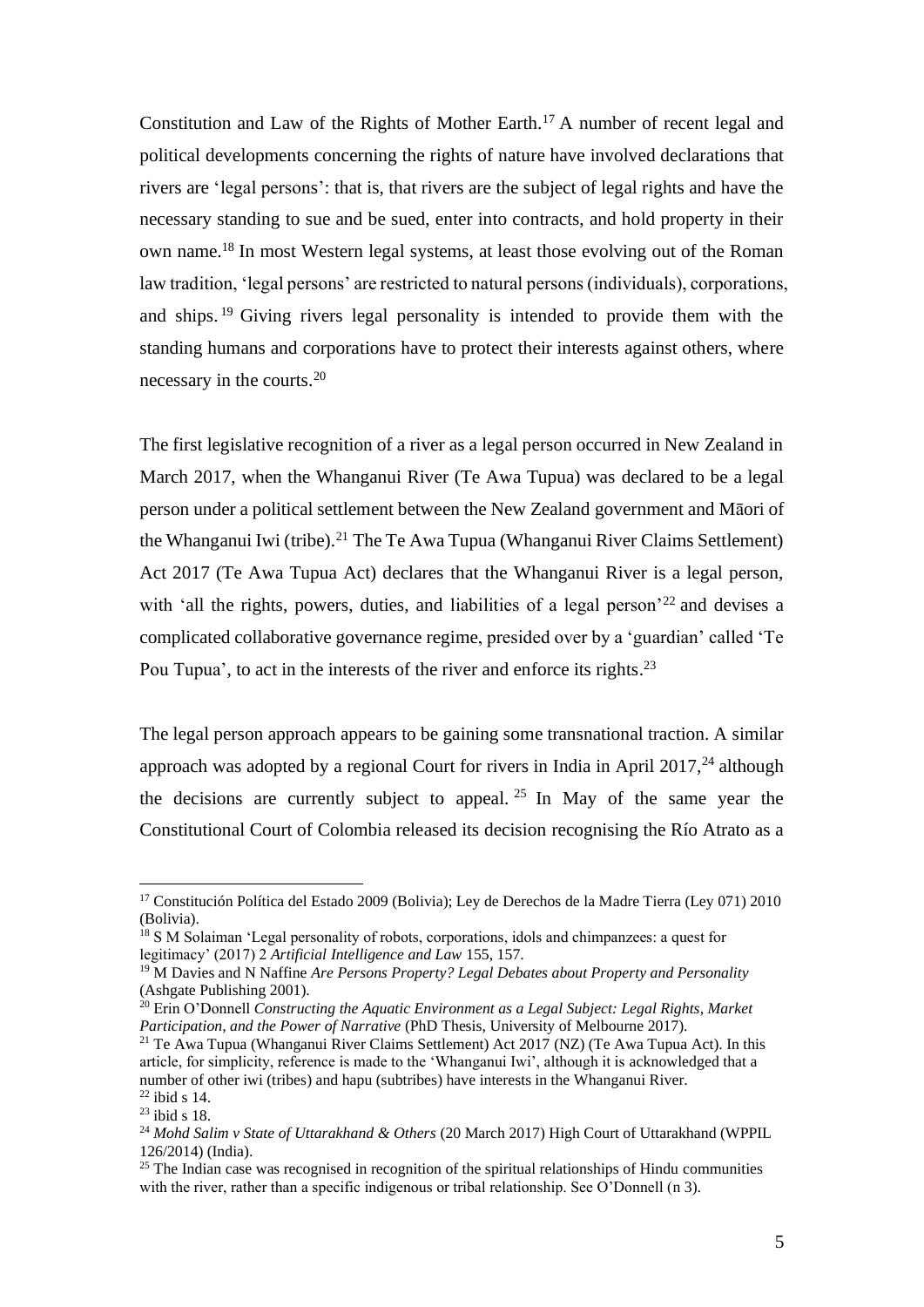legal person. <sup>26</sup> Further law suits seeking declarations that the Colorado River is a legal person have been filed in October 2017 in the United States.<sup>27</sup>

These cases, although each exists in its own particular social, historical and political circumstances, have been seized by proponents of rights for nature as the embodiment of an ecocentric approach to natural resource regulation. <sup>28</sup> Proponents of rights for nature believe that giving rivers legal personality reflects their inherent value (not simply as a resource to be exploited) and will enhance the protection of water resources from humans who would do them harm. However, at least in the New Zealand and Colombian contexts, this purported 'ecocentric shift' involving rivers has been largely driven by indigenous and tribal communities, who claim distinct relationships with water based on their cosmovision of guardianship, symbiosis and respect, as opposed to Western liberal utilitarianism. This, within each country's context, suggests that the river person models may in fact be 'anthropocentric'; as an attempt to recognise indigenous and tribal conceptions of the natural world and human relationships with and obligations to nature, raising doubt about the usefulness of the ecocentric/anthropocentric divide.

## *<B>2.2 Legal personality and legal pluralism*

In this article it is argued that the legal person models used in New Zealand and Colombia should best be understood, not merely as recognition of nature's inherent rights, but as recognition of such rights as an incident of the (human) rights of indigenous and tribal peoples with respect to river territories. The idea that states must 'recognise' indigenous groups, and their ongoing rights to land and resources, the central claim of the international indigenous rights movement,  $29$  is inadequately

<sup>26</sup> *Tierra Digna*.

<sup>27</sup> Julie Turkewitz 'Corporations have rights. Why shouldn't rivers?' *New York Times* (26 September 2017) https://www.nytimes.com/2017/09/26/us/does-the-colorado-river-have-rights-a-lawsuit-seeks-todeclare-it-a-person.html.

<sup>&</sup>lt;sup>28</sup> See eg Laura Villa 'The importance of the Atrato River in Colombia gaining legal rights' (5 May 2017) Earth Law Centre https://www.earthlawcenter.org/new-blog-1/2017/5/the-importance-of-theatrato-river-in-colombia-gaining-legal-rights.

<sup>&</sup>lt;sup>29</sup> Elizabeth Macpherson 'Beyond recognition: lessons from Chile for allocating indigenous water rights in Australia (2017)' (2017) 40(3) *University of New South Wales Law Journal* 1130; Glen Sean Coulthard *Red Skin, White Masks: Rejecting the Colonial Politics of Recognition* (University of Minnesota Press 2014) 1–2; Nancy Fraser 'From redistribution to recognition? Dilemmas of justice in a "post-socialist" age' 1995 212 *New Left Review* 68.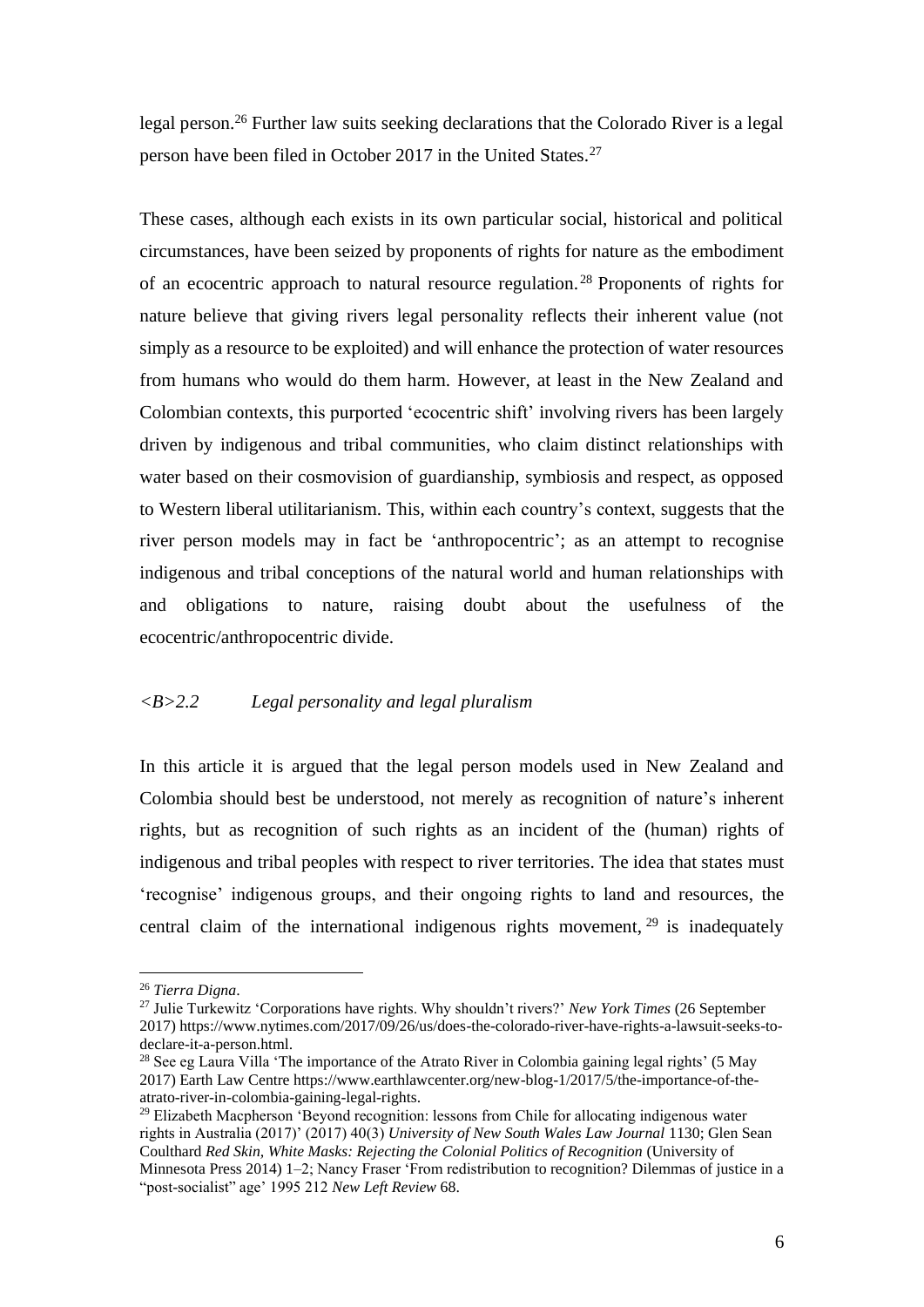theorised<sup>30</sup> and ultimately unsettled.<sup>31</sup> The need for recognition often draws directly or indirectly on theories of 'legal pluralism'; on the basis that indigenous rights and law exist independently of state law and should be recognised by the state.<sup>32</sup> Recognition is sometimes considered desirable because indigenous peoples have a right to recognition of their distinct cultural identity, or due to their prior or 'first' status as inhabitants of colonised territories. <sup>33</sup> Such arguments draw on theories of 'reparative justice', which encourage 'amending past wrongs'<sup>34</sup> and repairing deteriorated relationships between indigenous groups and the state.<sup>35</sup>

Laws that provide for indigenous relationships with natural resources, including for example the common law doctrine of native or aboriginal title, use this terminology of recognition and are typically explained with reference to theories of legal pluralism.<sup>36</sup> This is the context against which laws that declare rivers as 'legal persons' have developed and, as will be explained here, both the New Zealand and Colombian cases 'recognise' cultural water relationships as reparative solutions to historical injustice involving indigenous (and tribal) groups. Moreover, as well as recognising indigenous relationships with natural resources, the legal person models recognise indigenous jurisdictions: $37$  for the exercise of indigenous management obligations towards the natural world as guardians.

<sup>33</sup> See Will Kymlicka *Multicultural Citizenship : A Liberal Theory of Minority Rights* (Oxford University Press 1995); Charles Taylor 'The politics of recognition' in Amy Gutmann (ed) *Multiculturalism : Examining the Politics of Recognition* (Princeton University Press 1994) 25–33; Karen Engle *The Elusive Promise of Indigenous Development : Rights, Culture, Strategy* (Duke

<sup>&</sup>lt;sup>30</sup> Ivison (n 15), 329; Jeremy Waldron 'Why is indigeneity important?' (American Political Science Association 2005) 1, 81–82.

<sup>31</sup> For some examples of different theories of indigenous rights see Brian M Barry *Culture and Equality : An Egalitarian Critique of Multiculturalism* (Polity 2001); Helen Hughes *Lands of Shame : Aboriginal and Torres Strait Islander 'Homelands' in Transition* (Centre for Independent Studies 2007); Chandran Kukathas 'Are there any cultural rights?' (1992) 1 *Political Theory* 105. <sup>32</sup> Kirsty Gover 'Legal pluralism and state-indigenous relations in Western settler societies' (International Council on Human Rights Policy 2009).

University Press 2010) 55; James Tully *Strange Multiplicity* (Cambridge University Press 1995) 184.

<sup>34</sup> See Margaret Urban Walker *What Is Reparative Justice?* (Marquette University Press 2010) 9. <sup>35</sup> See Damien Short *Reconciliation and Colonial Power : Indigenous Rights in Australia* (Ashgate 2008) 15; John Horton 'Political legitimacy, justice and consent' (2012) 15(2) *Critical Review of International Social and Political Philosophy* 129, 130.

<sup>36</sup> *Mabo and Others v State of Queensland (No 2)* (1992) CLR 175 (*Mabo*) 53 (Brennan J); Elizabeth Macpherson *Commercial Indigenous Water Rights in Australian Law: Lessons from Chile* (PhD Thesis, University of Melbourne 2016) 43–47; Noel Pearson 'The concept of native title at common law' (1997) 5 *Australian Humanities Review*.

 $37$  See Jeremy Webber 'Beyond regret: Mabo's implications for Australian constitutionalism' in Duncan Ivison, Paul Patton and Will Sanders (eds) *Political Theory and the Rights of Indigenous Peoples* (Cambridge University Press 2000) 60, regarding the recognition of indigenous autonomy in the recognition of indigenous title.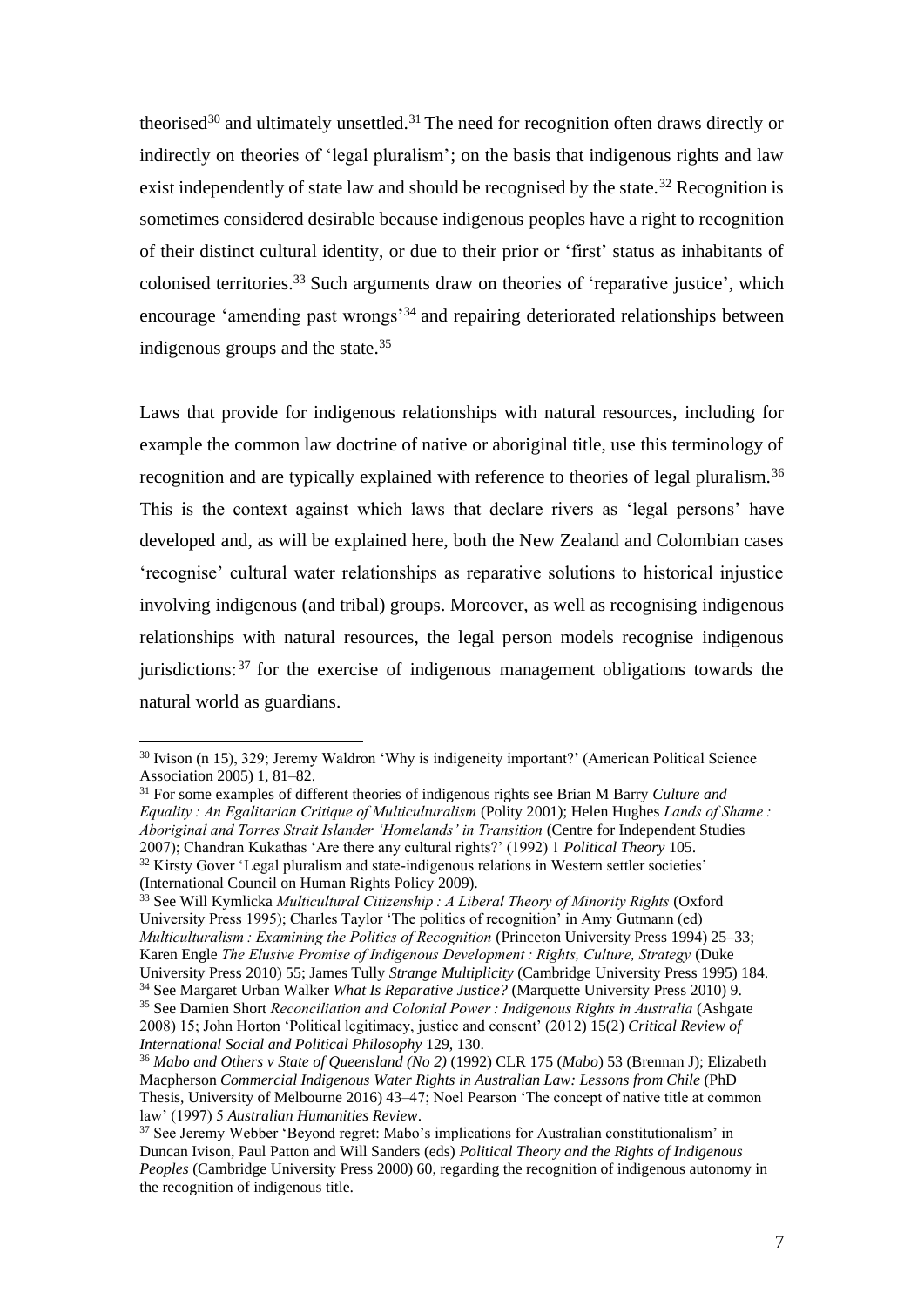However, it is clear from the legal pluralism literature that recognition mechanisms do not preserve indigenous law, or indigenous jurisdictions, in their pristine, pre-contact state, and there is an inevitable process of 'accommodation' in laws that recognise indigenous interests.<sup>38</sup> They are, as Webber explains, 'mediated rights'.<sup>39</sup> As a consequence, state laws that provide for indigenous rights are often accused of translating, transforming, and 'essentialising' indigenous interests in order to accommodate them within state law, and failing to account for the continually changing state of indigenous law.<sup>40</sup> Where states declare rivers as legal persons in New Zealand and Colombia, they are recognising and accommodating indigenous jurisdictions, all the while mediating and limiting indigenous cultures.

# **3 Te Awa Tupua: the Whanganui River as a legal person in Aotearoa New Zealand**

## *<B>3.1 Rivers and peoples in Whanganui*

The Whanganui River has always occupied a highly contested space in New Zealand legal and political history.<sup>41</sup> The Māori who live alongside the river and depend on it for their physical and spiritual sustenance, the Whanganui Iwi, have been concerned about river ownership and management from the onset of British colonisation. When the British acquired sovereignty in New Zealand, with the signing of the Treaty of Waitangi in 1840, Whanganui Iwi became concerned about the British assertion of rights of management and ownership of the river. The first petitions were made by Whanganui Iwi regarding the impact of settlement on their access to and use of the river in the 1870s.<sup>42</sup> A series of court cases concerning the river ran from 1938 to 1962, in what was one of longest pieces of litigation in New Zealand history, during which the Whanganui Iwi consistently maintained that they had rights of ownership and *tino* 

<sup>&</sup>lt;sup>38</sup> See Arif Bulkan 'Disentangling the sources and nature of indigenous rights: a critical examination of common law jurisprudence' (2012) 61(4) *International and Comparative Law Quarterly* 823, 835. <sup>39</sup> Webber (n 37) 63–70.

<sup>40</sup> Glen Coulthard 'Subjects of empire: indigenous peoples and the politics of recognition in Canada' (2007) 6(4) *Contemporary Political Theory* 437, 437; C A Zorzi 'The "irrecognition" of Aboriginal customary law' (2000) 5; Webber (n 37) 64–66; Rutgerd Boelens 'The politics of disciplining water rights' (2009) 40(2) *Development and Change* 307, 316–20.

 $41$  See Sanders (n 3).

<sup>42</sup> Waitangi Tribunal 'Whanganui River Report' (Wai 167 1999) 55–56.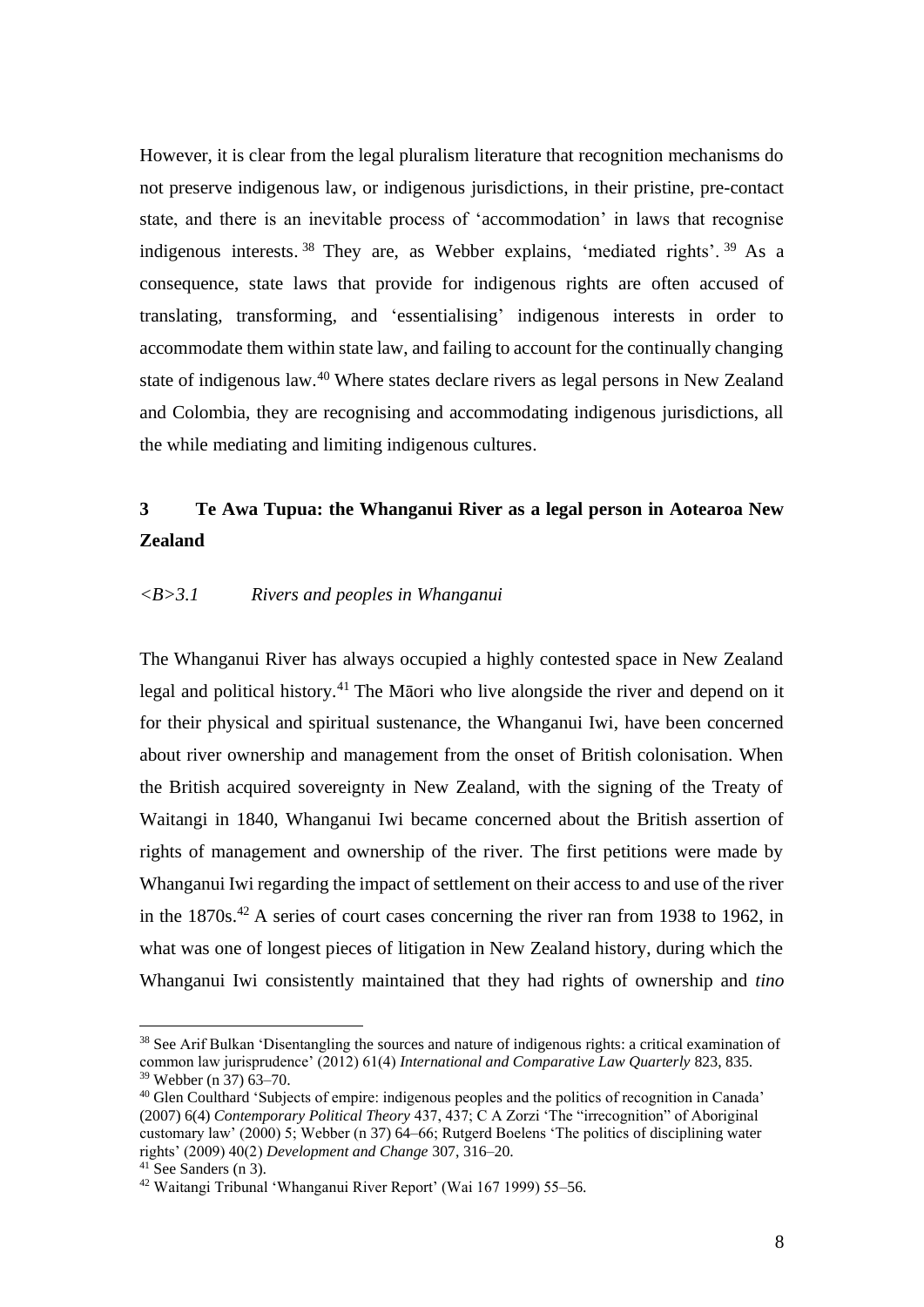*rangatiratanga* (sovereignty) over the river.<sup>43</sup> The Iwi were concerned about their continued access to and use of the river for food gathering, navigation and ceremonial uses pursuant to tikanga Māori (customary law). Their concerns exacerbated when settlers began to run steamboats up the river, and use the river for gravel extraction and tourism and later established a major hydroelectric scheme in the river's upper reaches.

The Waitangi Tribunal heard Māori historical claims that the Crown had breached its Treaty obligations in relation to the river in the 1990s, which they reported on in 1999.<sup>44</sup> Extensive evidence was led before the Tribunal about the river interests of the Whanganui Iwi under tikanga Māori (Māori customary law). In its findings, the Tribunal framed the interests of the Whanganui Iwi in the river in terms of 'ownership'. The Māori interest was 'territorial' in nature as a 'single and indivisible entity' in contrast to western conceptions of property in separate natural resources. The Tribunal explained:<sup>45</sup>

<quote>In Maori terms, the Whanganui River is a water resource, a single and indivisible entity comprised of water, banks, and bed. There is nothing unexpected in that. It is obvious that a river exists as a water regime and not as a dry bed. The conceptual understanding of the river as a tupuna or ancestor emphasises the Maori thought that the river exists as a single and undivided entity or essence. Rendering the native title in its own terms, then, what Atihaunui owned was a river, not a bed, and a river entire, not dissected into parts.</quote>

The tribunal's interpretation of Māori rights in the river also incorporated physical as well as metaphysical aspects of a total river territory:<sup>46</sup>

<quote>The river was central to Atihaunui lives, their source of food, their single highway, their spiritual mentor. It was the aortic artery of the Atihaunui heart. Shrouded in history and tradition, the river remains symbolic of Atihaunui identity. It is the focal point for the Atihaunui people, whether living there or away. Numerous marae still line its shores.</quote>

<sup>43</sup> See eg *In re the Bed of the Wanganui River* [1962] NZLR 600.

<sup>44</sup> Waitangi Tribunal (n 42).

 $45$  ibid 337

 $46$  ibid xiii.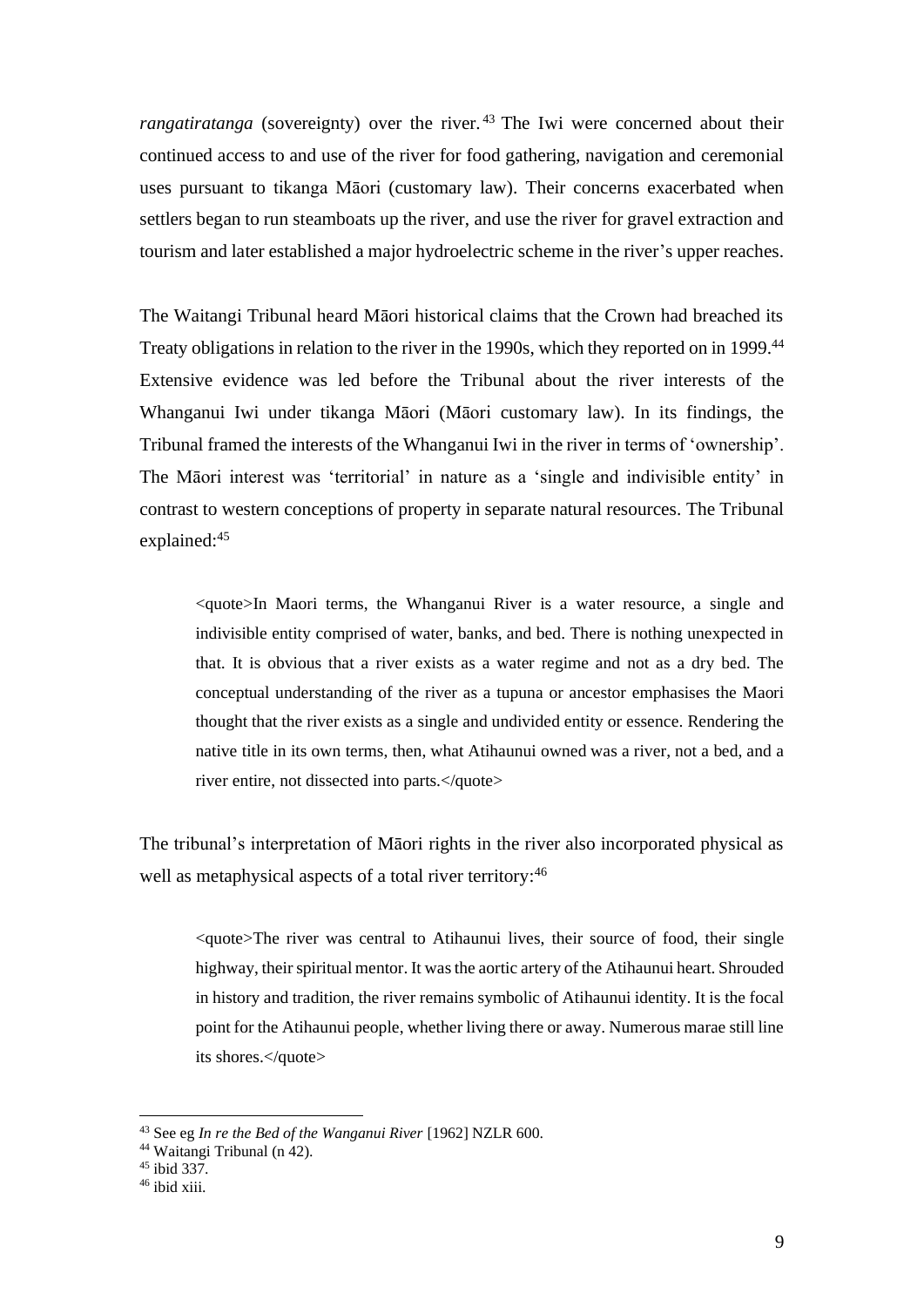Almost two decades passed until the Whanganui Iwi reached a political settlement with the Crown for their historical grievances in relation to the river. <sup>47</sup> However, the negotiations were highly contentious, as under New Zealand common law no one can 'own' water, which is vested in the crown on behalf of the New Zealand public.<sup>48</sup> The controversy around water ownership is academic, given that the Crown vested the right to use and control water in itself, and allocates rights to take and use water from the river which have many of the incidents of 'property'. Under the *Resource Management Act* consent authorities, usually local municipal councils, make decisions to grant a 'resource consent' to take and use water on a 'first come, first served' basis.<sup>49</sup> These consents are temporal, applying only up to 35 years, but they are of immense value, allowing commercial use of and benefit from water, including for activities such as agriculture, tourism and hydropower development.

Thus, the Te Awa Tupua Act is a reparative political settlement to one of New Zealand's longest-running disputes over river management and ownership, as a consequence of historical dispossession, environmental degradation and inequitable development. Sanders has argued that the Te Awa Tupua model is essentially a 'constitution', which restructures the relationship between the Crown and Māori.<sup>50</sup> This new relationship between Whanganui Iwi and the Crown in the Te Awa Tupua model is made within the reparative justice model arising out of the Treaty of Waitangi. Yet, interestingly, the model is provided for outside of New Zealand's core constitutional documents, such as the New Zealand Bill of Rights Act 1990,<sup>51</sup> which includes no recognition or protection of the Treaty of Waitangi or its principles, indigenous or cultural rights, or even environmental rights or the rights of nature.<sup>52</sup>

<sup>&</sup>lt;sup>47</sup> 'Ruruku Whakatupua: Whanganui River Deed of Settlement between the Crown and Whanganui Iwi (March 2014)'.

<sup>48</sup> Water and Soil Conservation Act 1967 (NZ) s 21; Coal Mines Amendment Act 1903 (NZ) s 14; Water Power Act 1903 (NZ) ss 2, 5; Resource Management Act 1991 (NZ) s 354.

<sup>49</sup> Resource Management Act 1991 (NZ) s 14.

<sup>50</sup> Sanders (n 3) 5, 34.

<sup>51</sup> New Zealand Bill of Rights Act 1990 (NZ).

 $52$  This can be contrasted with the Colombian model, discussed below.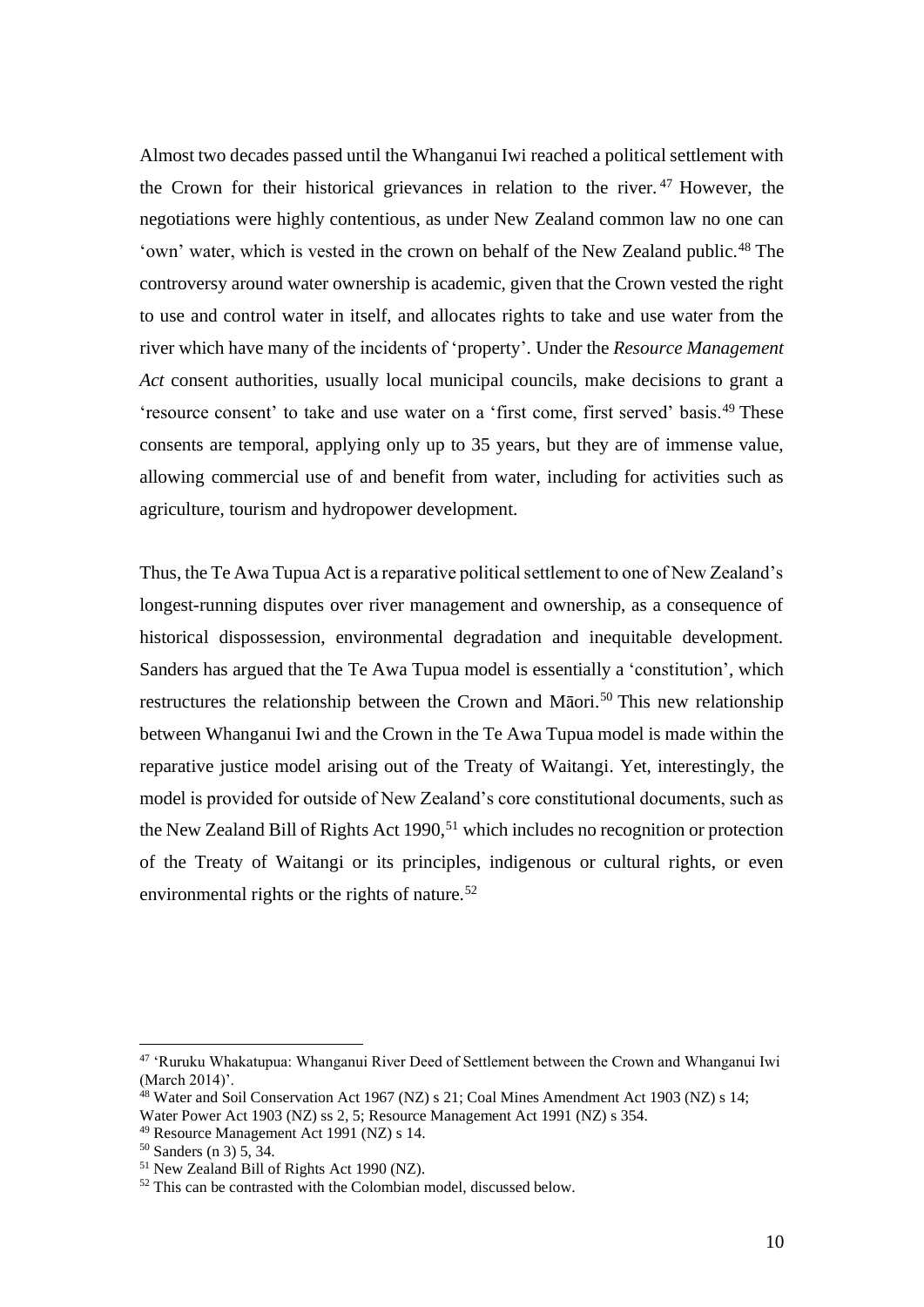In the New Zealand context, political settlements about rivers (and water more generally) are not new.<sup>53</sup> The Waitangi Tribunal has inquired into, and the Crown has negotiated and settled, claims to rivers and lakes many times over the past 40 years, including for the Waikato River, which was recognised as a 'living ancestor' and 'indivisible whole' in a similar way to Te Awa Tupua, albeit without legal personality.<sup>54</sup> Previous river settlements have focused on giving Māori rights of 'co-management', or a right to actively participate in the governance and regulation of rivers, together with the Crown, consistent with the Treaty principle of partnership (a relationship typically described by the Māori concept of 'kaitiakitanga' or guardianship).

However, as will be discussed below, the Te Awa Tupua Act goes further than previous river settlements, and specifically declares that the river is a legal person. Following the recognition of Te Urewera forest as a legal person in the political settlement for another Waitangi Tribunal claim in  $2014$ <sup>55</sup> the Te Awa Tupua Act represents a new approach in cultural redress and, ultimately, governance frameworks for natural resources in New Zealand.

## *<B>3.2 The Te Awa Tupua model*

Rather than treating the river as a resource to be exploited by the people of the Whanganui, the Te Awa Tupua Act positions the Whanganui Iwi as interdependent with and owing responsibilities to the river. Yet, despite the appearance of ecocentrism, the river's rights under the Te Awa Tupua Act are intrinsically tied up with the rights of the Whanganui Iwi and their indigenous cultural 'difference'.<sup>56</sup>

The Te Awa Tupua Act recognises the status of the Whanganui River (and its tributaries) as 'an indivisible and living whole, comprising the Whanganui River from the mountains to the sea, incorporating all its physical and meta-physical elements'.<sup>57</sup> This

<sup>53</sup> Jacinta Ruru 'Indigenous restitution in settling water claims: the developing cultural and commercial redress opportunities in Aotearoa, New Zealand' (2013) 2 *Pacific Rim Law & Policy Journal* 311, 340; Irons Magallanes (n 9) 309.

<sup>54</sup> Waikato-Tainui Raupatu Claims (Waikato River) Settlement Act 2010 (NZ).

<sup>55</sup> Te Urewera Act 2014 (NZ).

<sup>56</sup> See Irons Magallanes (n 9) 273; Sanders (n 3).

<sup>57</sup> Te Awa Tupua Act s 12.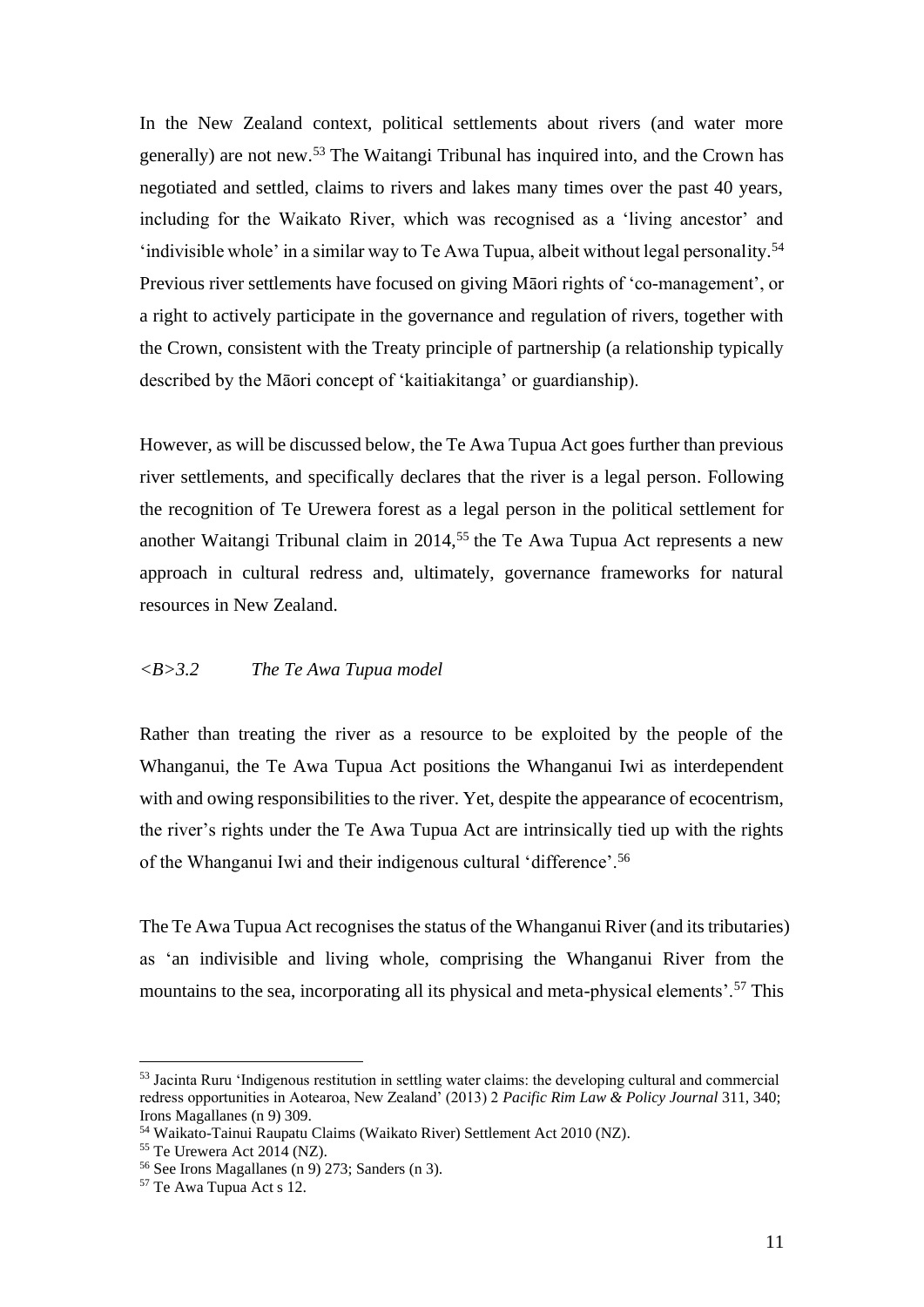framing of Te Awa Tupua comes from the tikanga Māori of the Whanganui Iwi,<sup>58</sup> and may be contrasted with western, liberal conceptions of natural resources as divisible subjects for propertisation and regulation. Such is apparent from the inclusion of 'metaphysical' elements of the river in its status, together with the physical. As an interesting coincidence, the river's conceptualisation as an 'indivisible and living whole' also aligns with an 'integrated catchment' approach to river regulation, at the entire basin level, now considered to be best practice in water resource management.<sup>59</sup>

The Te Awa Tupua Act then 'declares' that Te Awa Tupua is a 'legal person', which has 'all the rights, powers, duties, and liabilities of a legal person'.<sup>60</sup> The use of 'declares' here is interesting, as it avoids the use of 'recognises', used in section 12 (when recognising that the river is 'Te Awa Tupua'). In this way the Act recognises the pre-existing status of the river as Te Awa Tupua, but avoids expressly recognising that the river is already (intrinsically or justifiably) a legal person. By using the word 'declares', instead perhaps of the word 'grant', the Act also avoids the other extreme of being seen to confer legal personality on the river, leaving open the possibility that someone might argue that a river may be a person in tikanga Māori regardless of whether or not the state recognises it as such.

As mentioned above, the 'rights powers, duties and liabilities' of a legal person are known to be the rights to sue, be sued, enter into contracts and hold property. Of course, the river itself cannot appear in court or purchase land, so the Te Awa Tupua Act creates a representative, called 'Te Pou Tupua', who must act in the river's interests. The 'office' of Te Pou Tupua established by the Act is the 'human face' of the river to act and speak for and on behalf of Te Awa Tupua, as a river guardian.<sup> $61$ </sup> One representative is to be nominated by the Crown and the other by the Whanganui Iwi.

The guardian model accords with the ecocentric approach to natural resource management, with Stone having proposed guardians to protect the legal rights of

<sup>58</sup> Hutchison (n 14) 180.

<sup>&</sup>lt;sup>59</sup> Lee Godden 'The role of law at multiple levels' in Janice Gray, Cameron Holley and Rosemary Rayfuse *Trans-jurisdictional Water Law and Governance* (Earthscan 2016) 27–28.

<sup>60</sup> Te Awa Tupua Act s 14.

 $61$  ibid ss  $18-19$ .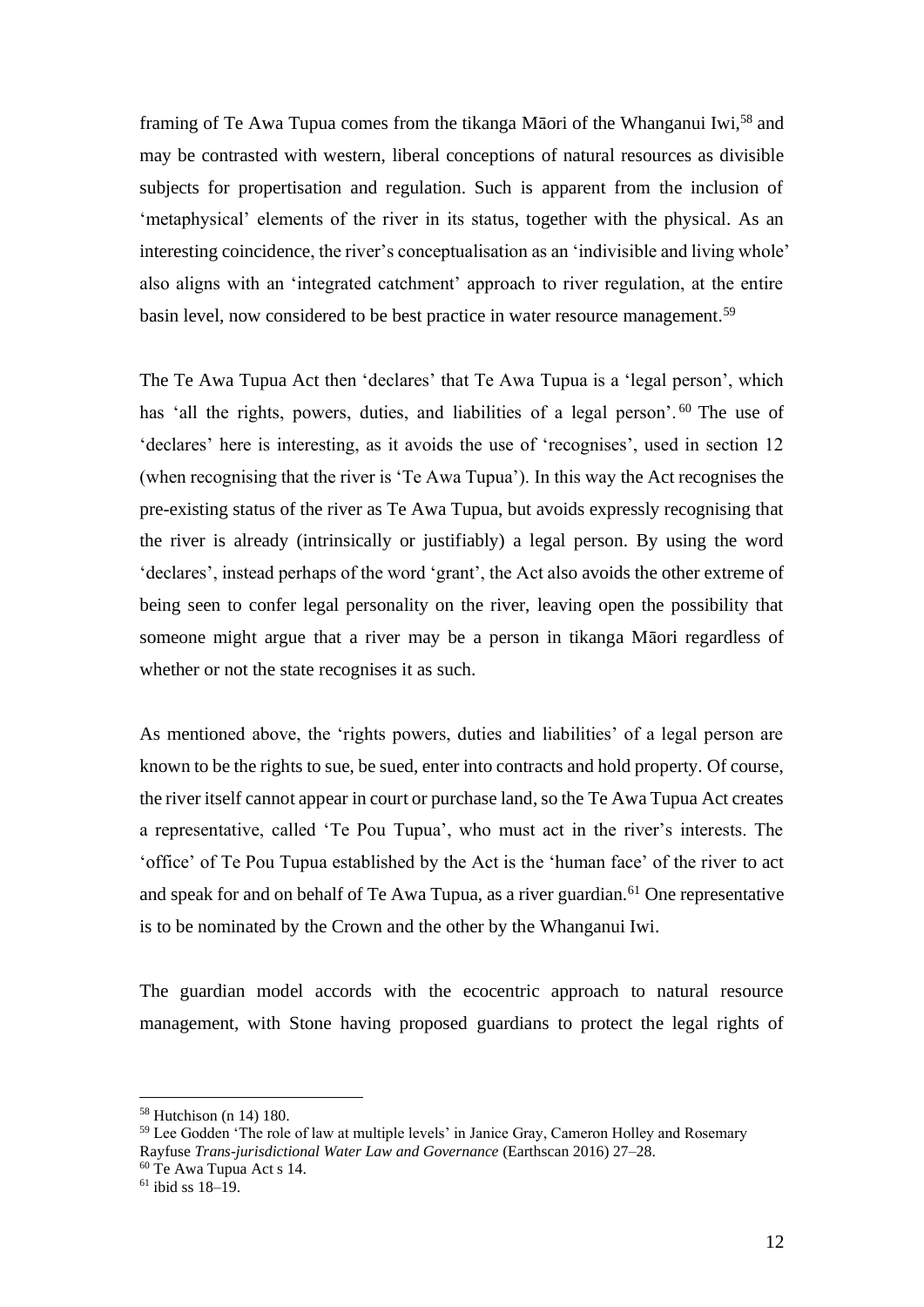nature.<sup>62</sup> However, in New Zealand's indigenous rights context, use of the guardian model is a typical implementation of the principles of *kaitiakitanga* and partnership with Māori under the Treaty of Waitangi.<sup>63</sup> The guardianship model adopted in Te Pou Tupua certainly goes further than the previous applications of the treaty principles of *kaitiakitanga* and partnership in co-management arrangements for natural resources, in which central government or local/regional authorities share public administration of natural resources with Māori groups.<sup>64</sup> Te Pou Tupua gives Māori a stronger role in river management, and in this sense goes further to recognise Māori rights of *tinorangatiratanga* or self-government,<sup>65</sup> as an equal guardian partner. The two guardians, former Member of Parliament Dame Tariana Turia and educator Turama Hawira, were appointed in September 2017 and hold office for three years. <sup>66</sup> Interestingly, neither of the guardians currently works for the Crown and both have links to the Whanganui, suggesting the importance of a perception of legitimacy for the appointment of river guardians as having local, indigenous expertise and authority.

Te Pou Tupua has broad powers although it must act in the interests of the river and consistently with prescribed values for the river's management. These values (called 'Tupua te Kawa') are set out in section 13 of the Act, described as the 'intrinsic values that represent the essence of Te Awa Tupua'. These values are highly significant as they help us to understand the content of the river's rights.<sup>67</sup> Administrative decision makers under a range of *legislation affecting river regulation (including, notably, the Resource Management Act 1991) must recognise, provide for and have regard to the status of Te Awa Tupua as a legal person and the statutory river values, as a 'relevant consideration'.<sup>68</sup> However, the Te Awa Tupua Act acknowledges that decisions made under other legislation must be exercised consistent with* the purpose of that legislation

 $62$  Stone (n 11).

<sup>63</sup> Irons Magallanes (n 9) 281.

<sup>64</sup> See eg Waikato-Tainui Raupatu Claims (Waikato River) Settlement Act 2010 (NZ); Resource Management Act 1991 (NZ) ss 6, 7 and 8 and the new Mana Whakahono ā Rohe arrangements under ss 58O–58U.

<sup>65</sup> Such rights are reflected in the guarantee of *tino rangatiratanga* under art 2 of the Treaty of Waitangi.

<sup>66</sup> Zaryd Wilson 'Whanganui River representatives appointed' *NZ Herald* (5 September 2017) http://www.nzherald.co.nz/nz/news/article.cfm?c\_id=1&objectid=11916893.

 $67$  Good (n 8) 35–36. Good discusses the difficulty, once rights for nature are recognised, of determining the content of such rights in the absence of the river's ability to speak for itself. <sup>68</sup> Te Awa Tupua Act s 15.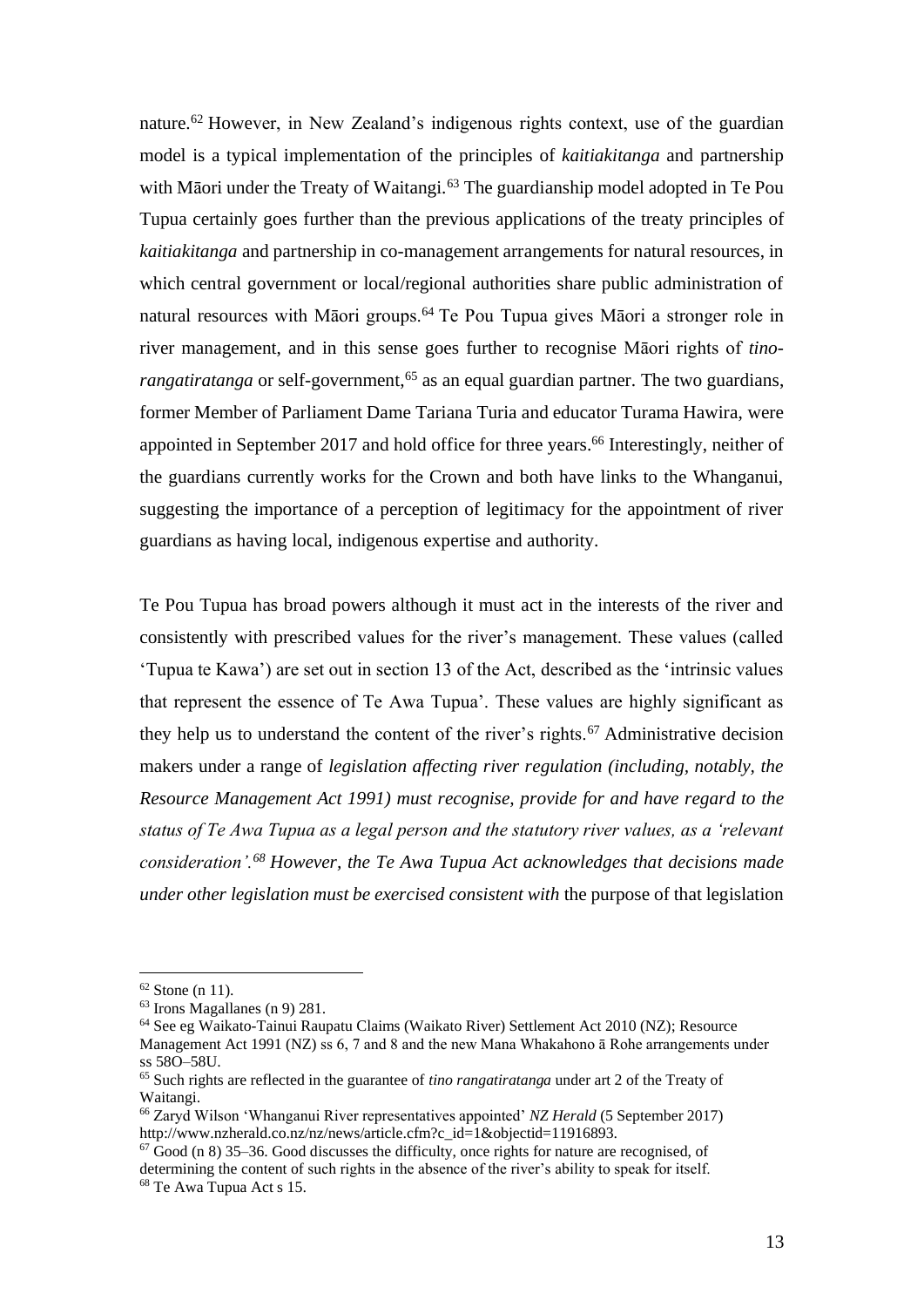and neither Te Awa Tupua status nor Tupua te Kawa can be determining factors in an administrative decision,<sup>69</sup> engendering a perception of 'rubber stamping'.

The statutory river values, 'Tupua te Kawa', acknowledge the river as a source of spiritual and physical sustenance, feeding the resources within it and people living alongside it.<sup>70</sup> They recognise the direct link between the health of the river and the health of the people, reflecting evidence presented before the Waitangi Tribunal leading up to the settlement of contamination of river health and spirituality negatively affecting the health of the people.<sup>71</sup> The values reiterate that the river is an indivisible and living whole from the mountains to the sea incorporating physical and metaphysical elements. They also acknowledge responsibility of the Whanganui Iwi for the river's health (guardianship), that the large and small streams form one river (integrated catchment management), and the common purpose of all elements and entities in the river working towards the river's health and wellbeing (collaborative governance).

Finally, the Te Awa Tupua Act establishes a complicated, collaborative governance regime for the river between Māori, municipal and central government and private users.<sup>72</sup> In this regime a range of entities are created, and a range of perspectives covered, not just those of Te Pou Tupua or the Whanganui Iwi. These are: 'Te Karewao', an advisory group to Te Pou Tupua consisting of representatives of Māori river communities and authorities and relevant local authorities; <sup>73</sup> 'Te Kōpuka', a collaborative strategy group for Te Awa Tupua comprising representatives of persons and organisations with interests in the Whanganui River, including iwi, relevant local authorities, departments of State, commercial and recreational users, and environmental groups; <sup>74</sup> and 'Te Heke Ngahuru', a strategy for the collaboration of persons with interests in the Whanganui River, in order to address and advance the health and wellbeing of Te Awa Tupua.<sup>75</sup>

 $69$  ibid s 15(5).

 $70$  ibid s 13(a).

<sup>71</sup> Waitangi Tribunal (n 42) 79.

 $72$  See Sanders (n 3) 30. For a discussion of collaborative governance see Cameron Harrington 'The political ontology of collaborative water governance' (2017) 42(3) *Water International* 254.  $73$  Te Awa Tupua Act s 27.

 $74$  ibid s 29.

 $75$  ibid s  $35$ .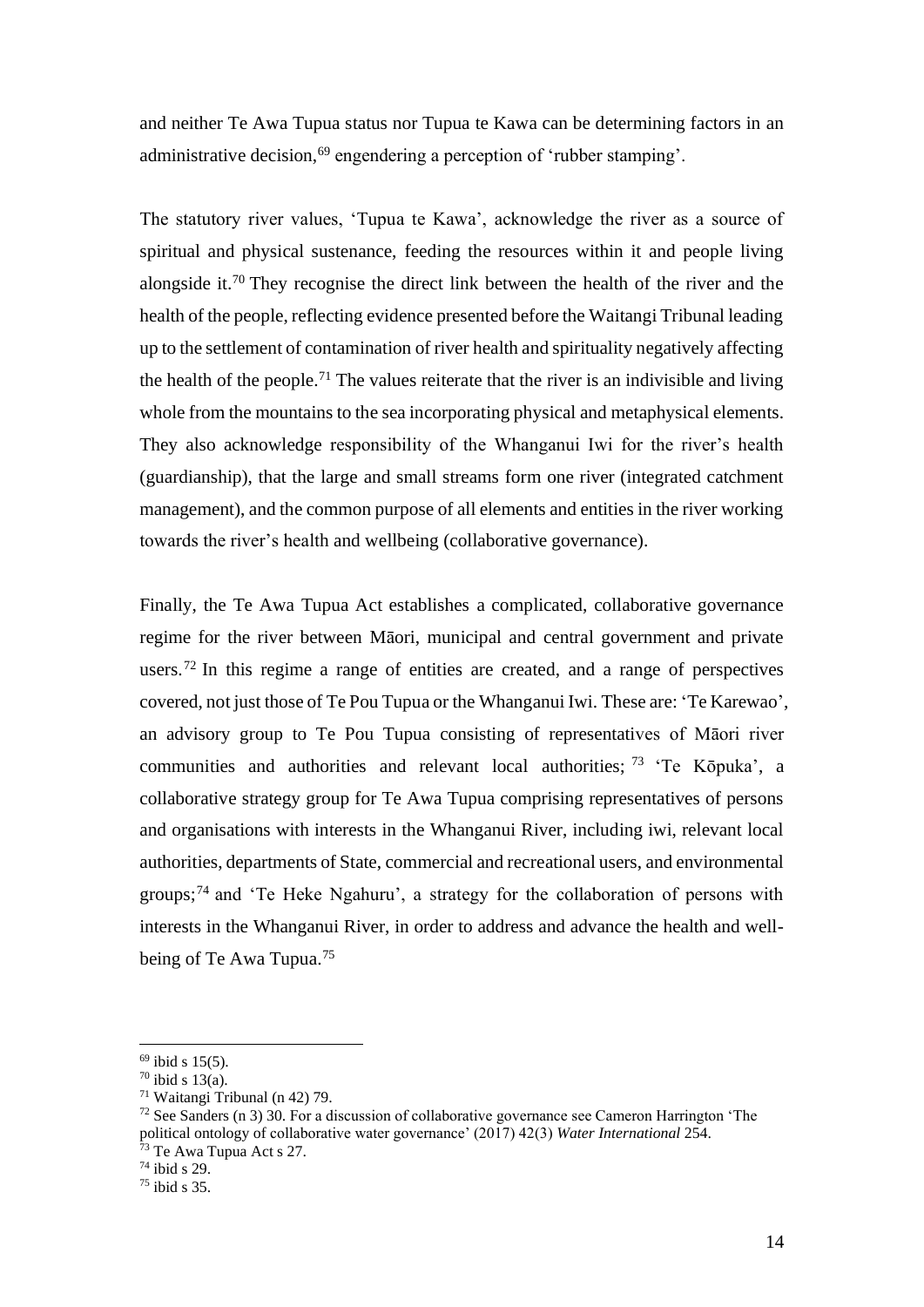How, exactly, the various governance arrangements will operate in practice is yet to be seen, as the surrounding policy framework has not been fully developed and some of the governance bodies are yet to be established. However, New Zealand's natural resources planning framework is undoubtedly significantly affected by the Te Awa Tupua Act in Whanganui River territory, and there are 24 cross references from the Te Awa Tupua Act to the Resource Management Act 1991. These include that Te Awa Tupua is to be treated as a public authority for the purposes of the Resource Management Act 1991.<sup>76</sup> Notably, the consent of Te Pou Tupua is not required for applications for resource consent to use the river's water under the Resource Management Act 1991 (its consent is required to use the river bed), although a consent authority may determine that Te Pou Tupua is an 'affected person'.<sup>77</sup> Interestingly, even if Te Pou Tupua as an 'affected person' gives its consent to certain activity being carried out on the river the consent authority cannot disregard any effect of that activity on the river.<sup>78</sup> This is a protection of the river's interests over and above the guardianship of Te Pou Tupua, reinforcing the model's ecocentric themes.

What the Te Awa Tupua Act does not do is impact in any way on property interests in the river. The settlement is the culmination of more than a century of indigenous agitation for the right to 'own' the river, always resisted by the Crown on the basis that 'no one can own water'. Under the Act only the Crown-owned parts of the bed of the river is vested in Te Awa Tupua, and the settlement has no impact on public rights of use, fishing or navigation or private consents or permits to use the river, in a provision that specifically protects the rights of hydro-electric power generators as state-owned enterprises and mixed use model companies.<sup>79</sup> In this way, the Te Awa Tupua Act follows the approach taken in a number of earlier settlements, which vested the beds of rivers and lakes in Māori groups and focused on co-management.

#### **<A>4 El Río Atrato: the Atrato River as a legal person in Colombia**

#### *<B>4.1 Rivers and peoples in Chocó*

 $76$  ibid s 17.

<sup>77</sup> Resource Management Act 1991 (NZ) s 46(3).

<sup>78</sup> Te Awa Tupua Act s 63.

<sup>79</sup> Resource Management Act 1991 (NZ) ss 41, 46.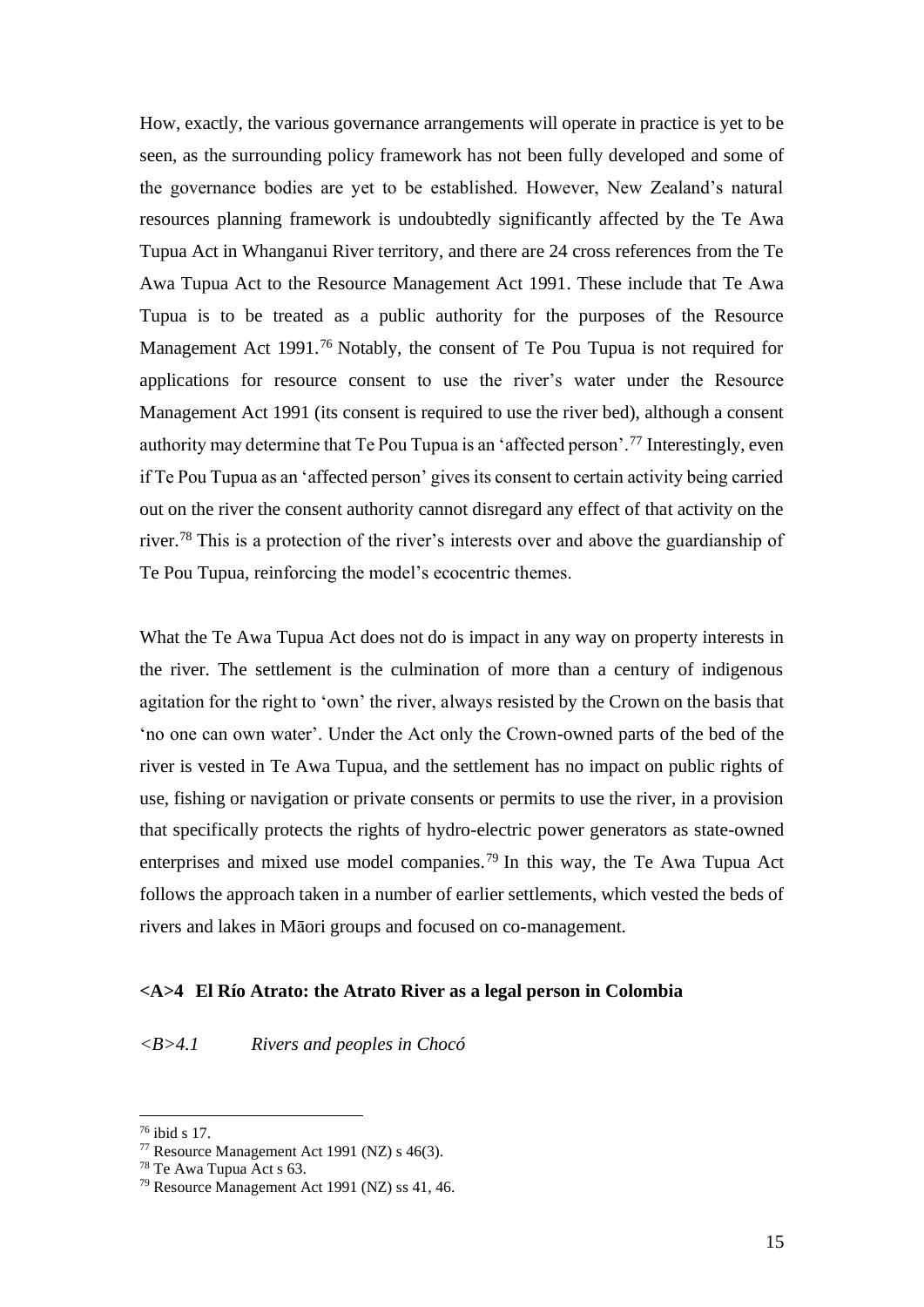The Atrato River is located in Colombia's poorest and most forgotten region of Chocó. <sup>80</sup> Running along the Pacific Coast of Colombia, Chocó is a place of rich natural resources and biodiversity and also, paradoxically, has been a site for conflict and contestation. In Chocó, almost half of the population lives in extreme poverty and the region has been ravaged by the internal war, plagued by the drug trade, and caught in the path of organised crime. The government of Colombia has not, historically, had a strong presence in Chocó, and its impoverished constituents face a daily struggle to meet their basic human needs. The reasons for Chocó's plight have deep roots in Colombia's colonial past. As Colombian researcher Jaime Bonet has pointed out, there are at least four key factors contributing to the crisis in Chocó: (i) a colonial legacy characterised by weak or inexistent political and administrative institutions; (ii) challenging geographic conditions and poor communication and access; (iii) an extractive economic structure based on the exploitation of natural resources (specially gold mining) for more than three centuries, and (iv) a complete isolation of the region from the country.<sup>81</sup>

Chocó is also an ethnically and socially particular part of Colombia: 97 per cent of the population belongs to an indigenous or Afro-Colombian community <sup>82</sup> The ethnic communities occupy 'ancestral' territories, called *resguardos* (in the case of indigenous people) and *consejos mayores* (in the case of Afro-Colombian communities), practicing traditional forms of life including artisan mining of gold and silver, traditional agriculture, hunting and fishing, with which they have supported themselves for centuries.<sup>83</sup> The Afro-descendant communities of Chocó were brought by the Spanish from Africa in the process of colonisation to boost the slave economy, replacing the 'weak' and 'sick' indigenous workforce. Their first task was to extract gold from the Santa María de la Antigua del Darién mine in northern Chocó in 1510.<sup>84</sup> These communities enjoy a particular symbiosis with the indigenous communities, living off

<sup>80</sup> The Chocó region (Departamento de Chocó) has an extension of nearly 46,530 square kilometres. Chocó also has 30 'municipios' (municipalities) in 5 sub-regions: Atrato, San Juan, Pacífico Norte, Baudó (Pacífico Sur) and Darién. Departamento Nacional de Estadística, 'Censo General 2005: "Proyecciones Nacionales y Departamentales de Población 2005–2020"' (2010).

<sup>81</sup> Jaime Bonet '¿Por qué es pobre el chocó? Documentos de Trabajo Sobre Economía Regional' (90, Banco de la República, Bogotá, Centro de Estudios Económicos Regionales 2007).

<sup>82</sup> Departamento Nacional de Estadística (n 80).

<sup>83</sup> Jaime Bonet (n 81); *Tierra Digna* 2.

<sup>84</sup> Robert C West *La Minería de Aluvión En Colombia Durante El Período Colonial* (Imprenta Nacional de Colombia 1972).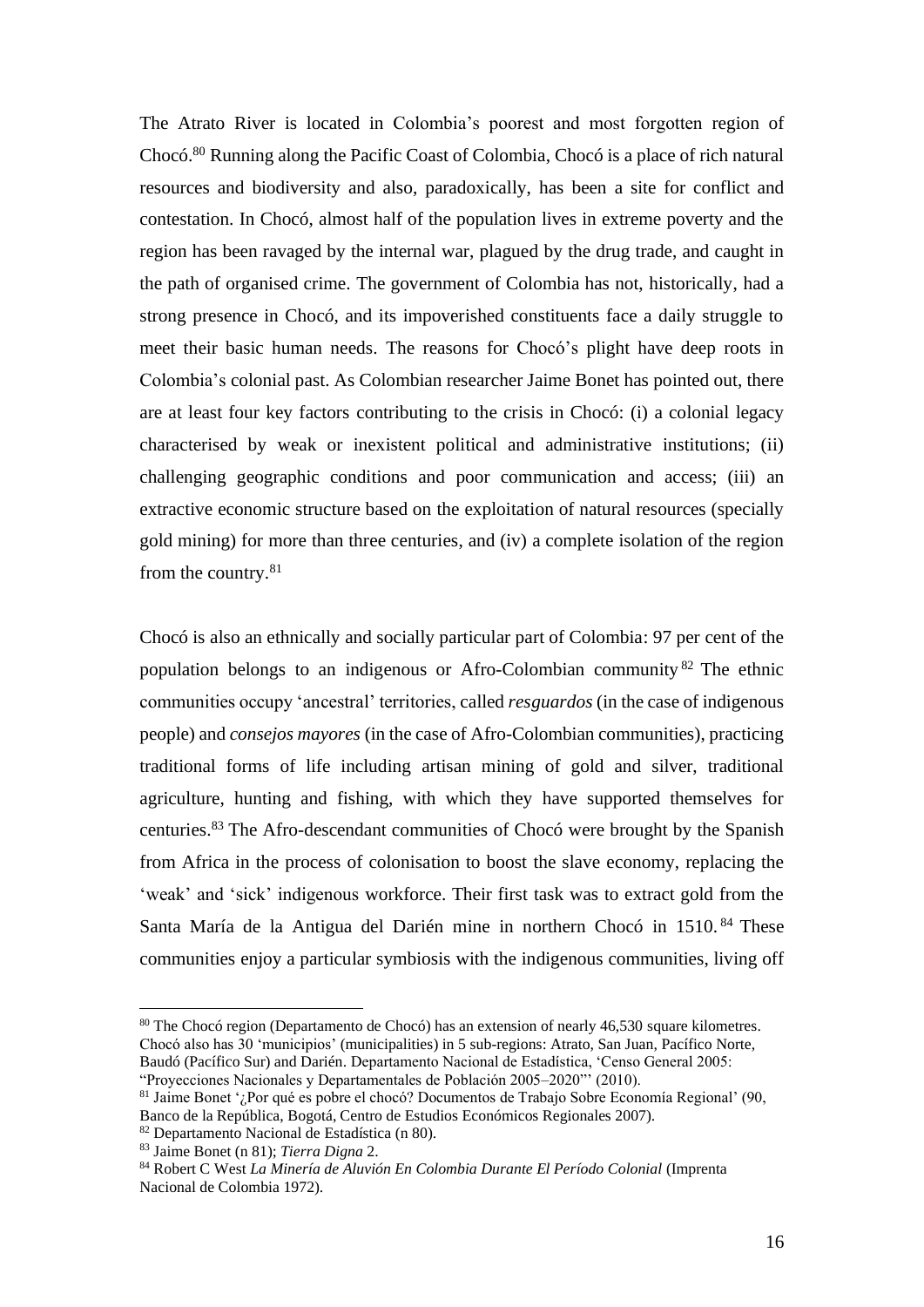the land and taking only limited part in mainstream Colombian society. The Afrodescendant communities are contemplated by the concept of 'tribal' peoples, under the International Labour Organisation's Convention No 169 Concerning Indigenous and Tribal Peoples in Independent Countries . <sup>85</sup> At a domestic level, the Colombian Constitutional Court has recognised the special character of the Afro--descendant communities (which they classify as 'multiethnic and multicultural') as a part of the social and ethnic diversity of the Colombian nation, of equal status to any other ethnic community. 86

The Atrato River, the longest and third most navigable in the country, winds its way 750 km through Chocó from the Andes mountains (Cerro Plateado) to the gulf of Urabá in the Caribbean Sea. The river is part of a massive basin covering 40,000 square kilometres and 60 per cent of Chocó is fed by more than 15 rivers and 300 streams.<sup>87</sup> The people of Chocó who live alongside the Atrato River, much like the Whanganui Iwi in New Zealand, depend on the river for their physical, cultural and spiritual sustenance.<sup>88</sup> They claim to have relationships with the Atrato basin not just as their ancestral territory, but as a 'space to reproduce life and recreate culture'. <sup>89</sup> For the Atrato communities the river is everything. It is their way of measuring time, the place where children play and learn how to swim, and the only highway to other parts of the region.<sup>90</sup>

Chocó is considered to be 'mega-biodiverse'; one of the most biodiverse places on the planet with 90 per cent of the region being protected forest area.<sup>91</sup> There is also gold and silver in the river and artisanal mining has been practised in the region for many years (including by some Afro-descendant and indigenous communities). However,

<sup>85</sup> Convention Concerning Indigenous and Tribal Peoples in Independent Countries (No 169) (1989) 28 ILM 1382 (entered into force 5 September 1991) (Convention 169) 169.

<sup>86</sup> *Consejo Comunitario Mayor Cuenca Río Cacarica v Ministry of Environment and Others* No T-955 of 2003, Corte Constitucional [Constitutional Court], Sala Octava de Revision [Eighth Chamber] (Colombia) (17 October 2003) 81.

<sup>87</sup> *Tierra Digna* 2–3; Juan Carlos Bello *Atlas de La Biodiversidad de Colombia* (Instituto Alexander von Humboldt 2000).

<sup>88</sup> Camilo Antonio Hernandez *Ideas y Practicas Ambientales del Pueblo Embera del Chocó* (Cerec 1995) 12.

<sup>89</sup> *Tierra Digna* 165.

<sup>90</sup> Acta Final de Inspección Judicial, Appendix 1, Part B in *Tierra Digna*.

<sup>91</sup> Juan Carlos Bello (n 87). Ley 2 de 1959 'Por la cual se dictan normas sobre economía forestal de la Nación y conservación de recursos naturales renovables'.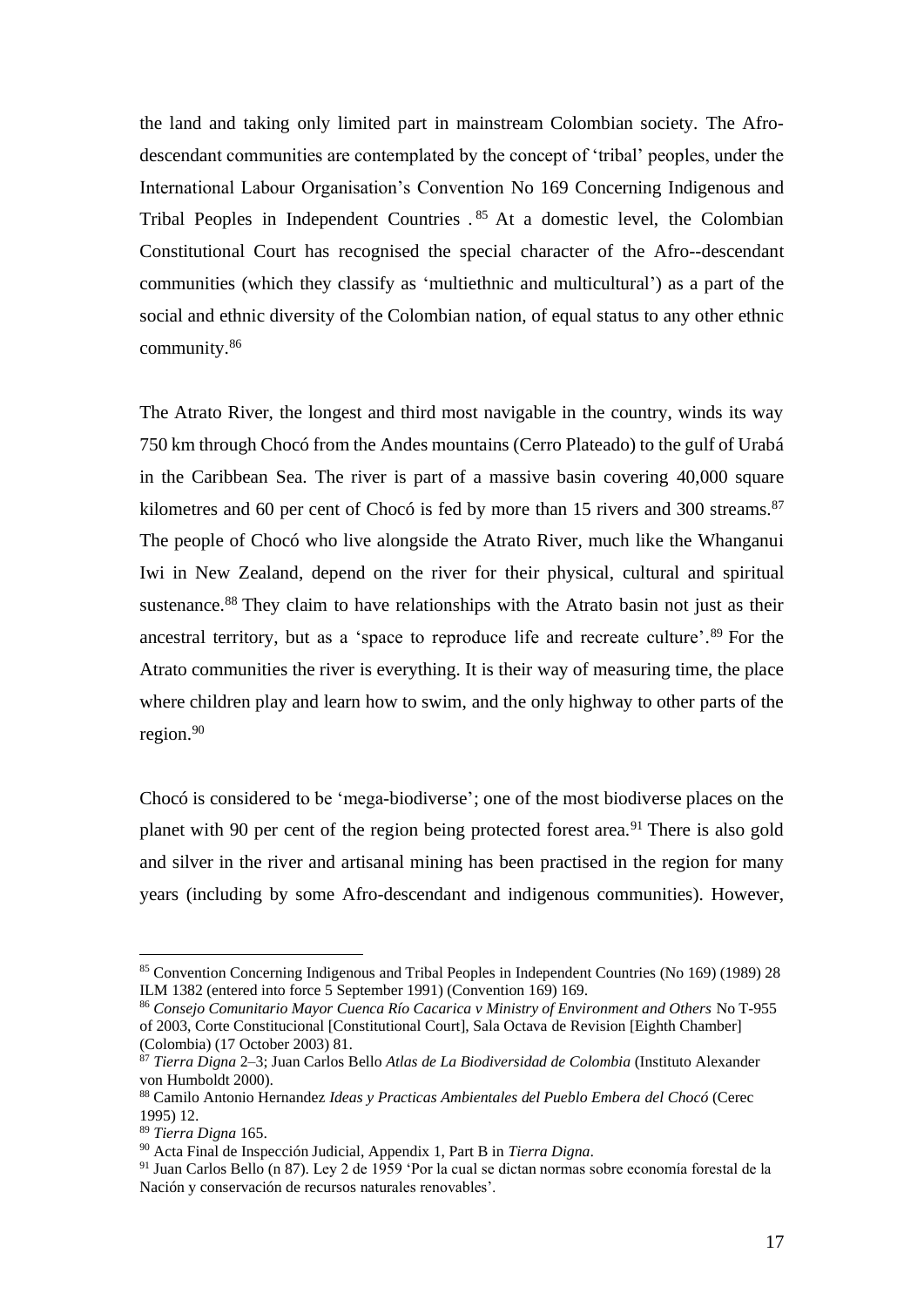since the 1990s, mechanised illegal mining and logging (without permit or concession from the state or the communities) has intensified along the river. The illegal mines dotted along the Atrato use dredges (called *dragas y dragones* by locals) and excavators in their activities, often operated by armed organised criminals (including *guerrilla* groups such as the extinct FARC-EP, and active organisations: ELN, paramilitary structures and drug dealers of the 'Clan del Golfo').<sup>92</sup> The operators also use mercury and cyanide to assist the mining process.

These activities have caused extreme degradation of the Atrato River. They have destroyed the natural course of the river and flooded the rainforest in many parts, and the river has become massively contaminated with dangerous chemicals killing fish and vegetation. The impact of this activity on the environmental condition of the river and the river relationships of the Atrato communities has been catastrophic. The Atrato people have suffered as the chemicals make their way into the food chain, traditional subsistence practices are disrupted and communities are displaced. All of this has occurred under the complacency of central government, regional and local authorities in Colombia, all of which have turned a blind eye to the environmental and humanitarian consequences. The Court calls this 'a humanitarian, social and environmental crisis without precedent'.<sup>93</sup>

In contrast to New Zealand, the protection of the environment, including indigenous relationships with natural resources, has constitutional status in Colombia.<sup>94</sup> In fact, the protection of the environment is a founding principle of the core-concept of the Colombian Constitution, known as the *Estado social de derecho*. Since 1991, the Colombian Constitution has specifically provided for *la Constitución Ecológica* (the Ecological Constitution); a series of provisions intended to protect environmental

<sup>92</sup> César Rodriguez Garavito *Etnicidad.Gov: Los Recursos Naturales, Los Pueblos Indígenas y El Derecho a La Consulta Previa En Los Campos Sociales Minados* [Natural Resources, Indigenous Peoples and the Right of Prior Consultation in Mining Territories] (Centro de Estudios de Derecho, Justicia y Sociedad, Dejusticia 2012) 6–9; Alfredo Molano Bravo *De Río En Río: Vistazo a Los Territorios Negros* (Editorial Aguilar 2017).

<sup>93</sup> This investigation is documented by the Ombudsman Office of Colombia. Defensoría del Pueblo. "*Crisis humanitaria en el Chocó: diagnóstico, valoración y acciones de la Defensoría del Pueblo*" Bogotá (2014); "*Resolución Defensorial 064 de 2014*" Bogotá, Septiembre 2014; *Tierra Digna* 109.

<sup>&</sup>lt;sup>94</sup> The 'Ecological Constitution' is integrated for more than 30 provisions (from preamble to article 366) in a double dimension: *(i)* integral protection of the environment and *(ii)* guarantee of a sustainable development.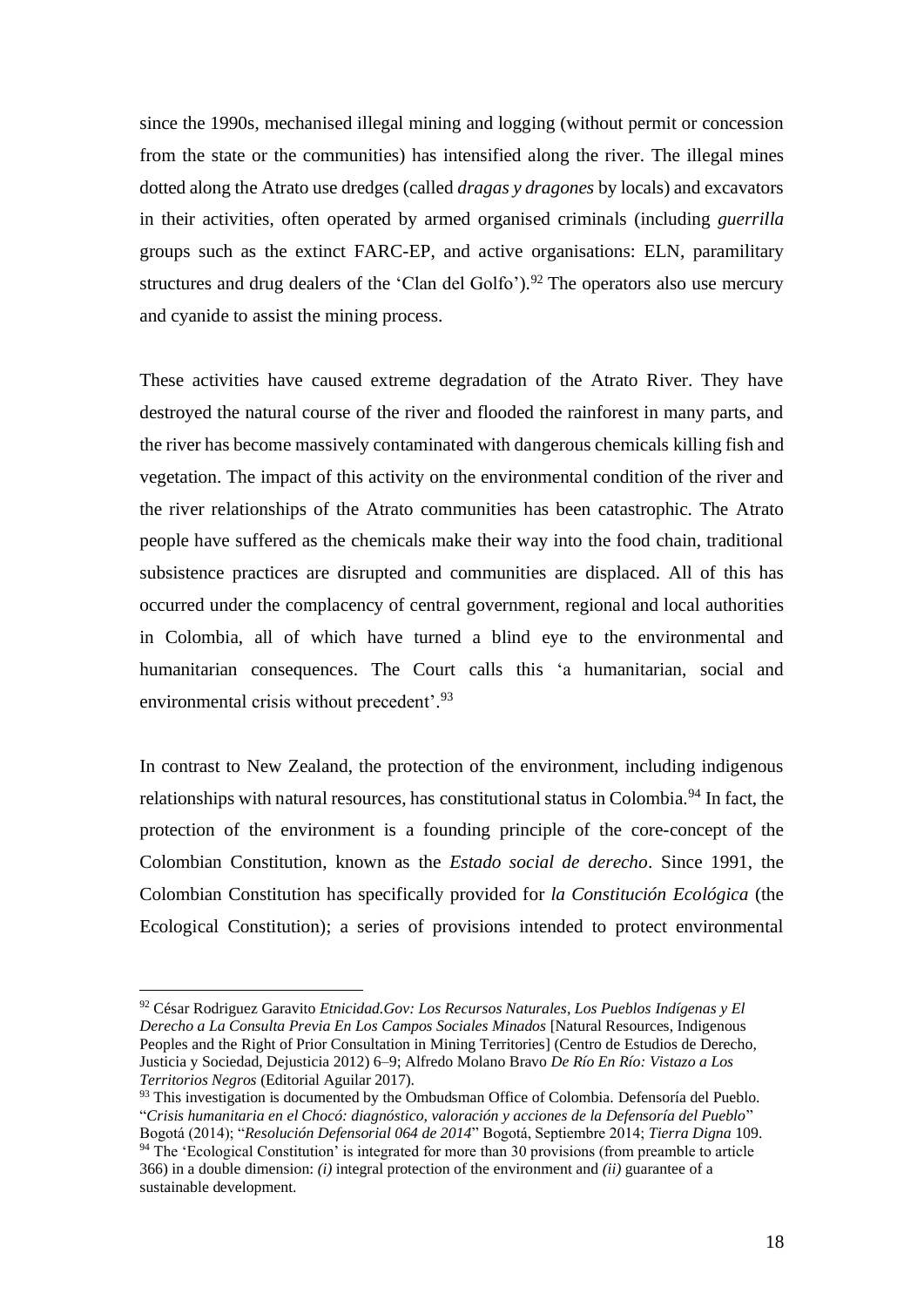interests including both rights and obligations.<sup>95</sup> In particular, Articles 79 and 80 recognise the collective right of all people to a healthy environment and the responsibility of the State to protect the diversity and integrity of the environment, conserve areas of special ecological importance, plan the management and use of natural resources to guarantee their sustainable development, conservation, restoration or substitution and prevent and control environmental deterioration.<sup>96</sup> The Ecological Constitution has provided fertile ground for the reconceptualisation of natural resources such as rivers as legitimate rights-bearing entities in Colombia,<sup>97</sup> and the recognition of the particular relationships indigenous communities hold with the natural world.<sup>98</sup>

## *<B>4.2 The Atrato model*

The Río Atrato case was brought in the Constitutional Court in early 2015 by the human rights NGO Tierra Digna on behalf of a number of Indigenous, Afro-descendant and peasant communities in Chocó. <sup>99</sup> The case was an '*acción de tutela*' under article 86 of the Colombian Constitution for protection of the constitutional rights of the river communities, who argued that the activities of illegal miners in Chocó violated their fundamental rights to life, health, water, food security, healthy environment, culture and territory under the Constitution. Article 86 allows all Colombians to apply to any judge in the country or the Constitutional Court for an order for protection of their fundamental rights when they are vulnerable or threatened by an act of omission of a public or private authority.

<sup>95</sup> See Oscar Darío Amaya Navas *La Constitución Ecológica de Colombia: Análisis Comparativo Con El Sistema Constitucional Latinoamericano* (Universidad Externado de Colombia 2002).

<sup>96</sup> See also arts 1, 2, 8, 49, 79, 86, 88, 95, 333 and 366.

 $97$  An earlier case on river rights, although not adopting the concept of legal personality is the case of the Rio Bogota, in which the Council of State also made a series of very prescriptive orders in response to serious environmental contamination of the river. Consejo de Estado, Sala de Contencioso Administrativo, Sección Primera, 28 de Marzo 2014. See Luis Felipe Guzmán Jiménez *Las Aguas Residuales En La Jurisprudencia Del Consejo de Estado: Periodo 2003-2014* [Wastewater in the Jurisprudence of the Administrative Court of Colombia: 2003-2014] (Universidad Externado de Colombia 2015) 18.

<sup>98</sup> Article 330 of the Colombian Constitution creates the indigenous territories ('*resguardos indígenas'*) based on customary and ancestral indigenous law.

<sup>&</sup>lt;sup>99</sup> The Centro de Estudios para la Justicia Social 'Tierra Digna' represented the following river communities: Consejo Comunitario Mayor de la Organización Popular Campesina del Alto Atrato (Cocomopoca), el Consejo Comunitario Mayor de la Asociación Campesina Integral del Atrato (Cocomacia), la Asociación de Consejos Comunitarios del Bajo Atrato (Asocoba), el Foro Inter-étnico Solidaridad Chocó (FISCH).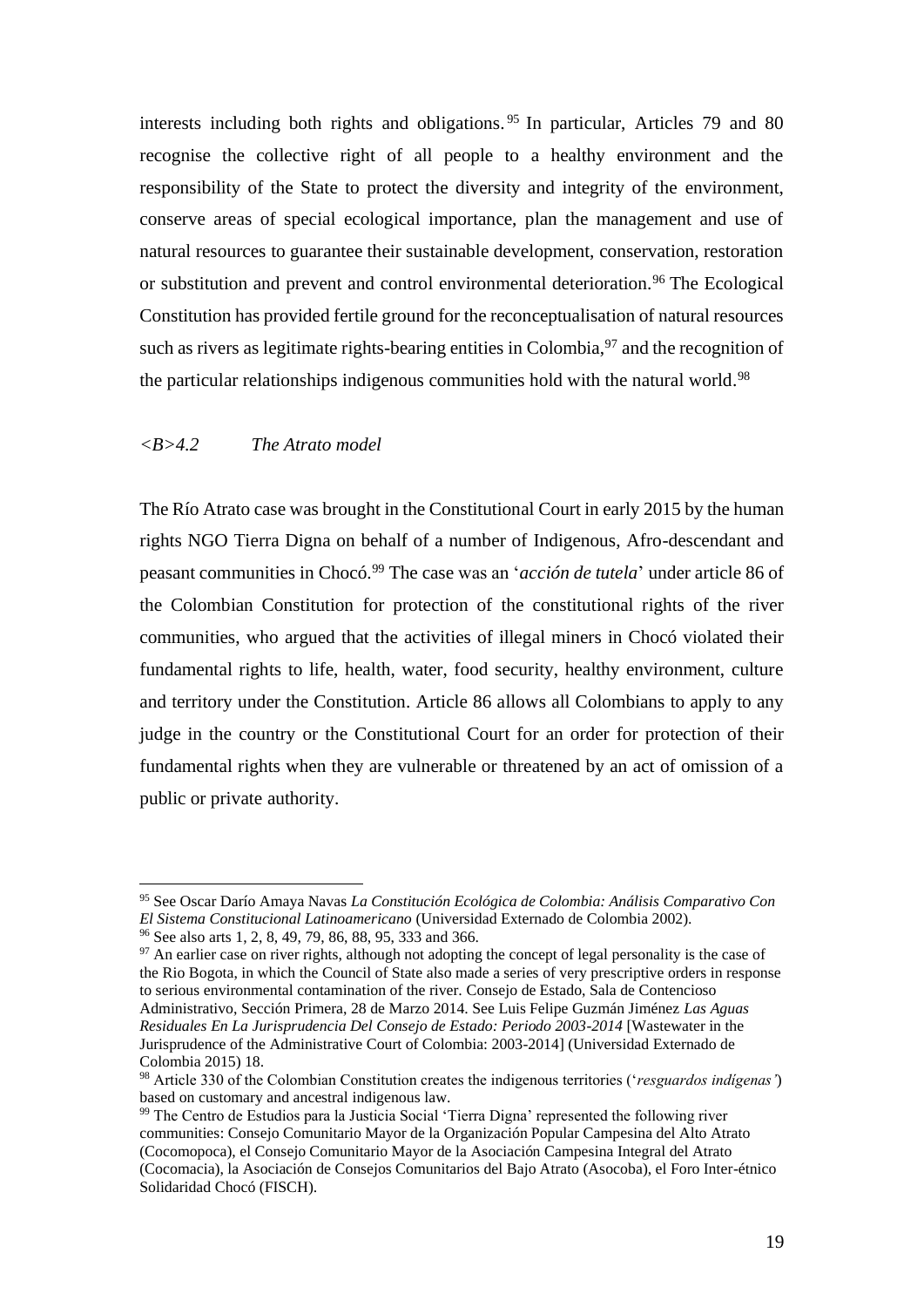In its decision, the Court found that the government had violated all of the fundamental constitutional rights alleged to have been breached by the communities through its omission to control and eradicate illegal mining in Chocó. Then, significantly, the Court recognised that the Atrato River (together with its basin and tributaries) is an *entidad sujeto de derechos* (legal person). The Court did so with reference to the Whanganui River settlement in New Zealand, along with the Constitutions of Ecuador and Bolivia. The Court determined that the river's rights (distinct from the communities' rights) are to protection, conservation, maintenance and restoration by the State and ethnic communities.

The Court then made several prescriptive orders to implement its decision, including that the rights of the river will be represented by a guardian, with one representative from government and one from the claimant communities, much like the Te Awa Tupua model from New Zealand. The Court gave the President and the communities one month to each choose their representative, however, the 15 river guardians were eventually all appointed by the last week of August 2017. The President's named representative is the Ministry for the Environment and Sustainable Development.<sup>100</sup> The seven river communities each appointed one male guardian and one female guardian to ensure gender equality, <sup>101</sup> another interesting manifestation of the importance of representative legitimacy for guardians within indigenous and Afrodescendant communities.

The judgment ordered the guardians to design and form a 'commission of guardians of the Atrato river' (within three months), involving the designated guardians plus an 'advisory group' including the NGOs Humboldt Institute and WWF Colombia, both of whom developed a project for the protection of the river Bita in another part of the country (Vichada, Orinoquía region). This advisory group is similar in many respects to Te Karewao and Te Kōpuka for the Whanganui River. Even more interesting, the Court designed a special interdisciplinary-body to verify and evaluate the proper

<sup>&</sup>lt;sup>100</sup> Ministerio de Ambiente y Desarollo Sostenible [Ministry for the Environment and Sustainable Development], 'Decreto No. 1148 Por el cual se designa al representante de los derechos del Río Atrato en cumplimiento de la Sentencia T-622 de 2016 de la Corte Constitucional [Decree No 1148 Designating the Representative of the Rights of the Atrato River Giving Effect to Sentence T-622 of 2016 of the Constitutional Court] art 1.

<sup>101</sup> Heinrich-Böll-Stiftung *Todas y Todos Somos Guardianes Del Atrato!* https://co.boell.org/es/2017/09/04/todas-y-todos-somos-guardianes-del-atrato.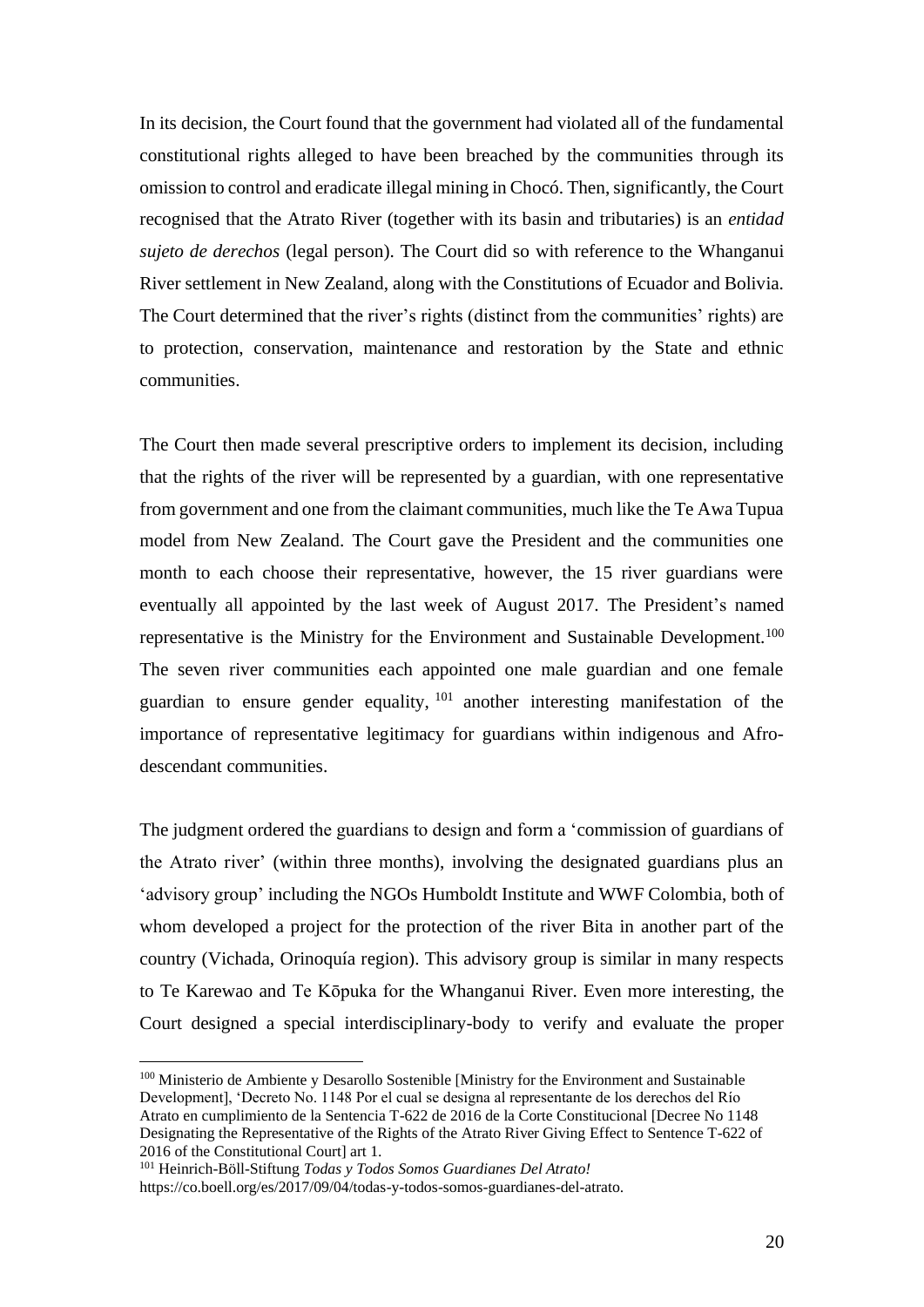execution of the orders called *panel de expertos* (expert commission) headed by the main public sector regulation body in the country, the Procuraduría General de la Nación. This panel is comprised of several experts from ethnic communities and public, private, academic and social (NGO) organisations to ensure that the Court's orders are carried out correctly and in due time.

The judgment also includes orders requiring a number of government departments and entitles and universities to get together to design and implement a plan to decontaminate the river.<sup>102</sup> This order is similar to the collaboration of persons with interests in the Whanganui River in order to address and advance the health and well-being of Te Awa Tupua contemplated by the strategy Te Heke Ngahuru. Other orders require other government bodies, including the police, military and Ministry of Defence to develop a plan to neutralise and permanently eradicate illegal mining in Chocó. Finally, the judgment includes orders intended to support the recuperation of traditional forms of subsistence and food and further research into the effects of the contamination. Key to every part of the Atrato model is the Court's requirement for mandatory participation of the ethnic communities at every step of design and execution of the orders.

This 163-page decision of the Constitutional Court of Colombia is a watershed moment for indigenous and environmental rights in Latin America. The deep theoretical reasoning of the Court in the decision is beautiful, and reflects the involvement of human rights NGOs and academics in the case. The Court engages with a long line of Colombian jurisprudence on indigenous, Afro-descendant and environmental rights. These include cases where the Constitutional Court has protected the collective rights of ethnic communities to survive, to have a territory, to manage natural resources for legal autonomy, to be consulted (ILO 169), to participate in development projects and to enjoy a healthy environment. These cases rely upon the Ecological Constitution, and the guarantee of human dignity (*vida digna*), common welfare (*bienestar general*) and social justice ('*justicia social*'); three concepts that are at the core of the Colombian constitutional model: el *Estado social de derecho* (a state of 'social development').

<sup>102</sup> *Tierra Digna* 159.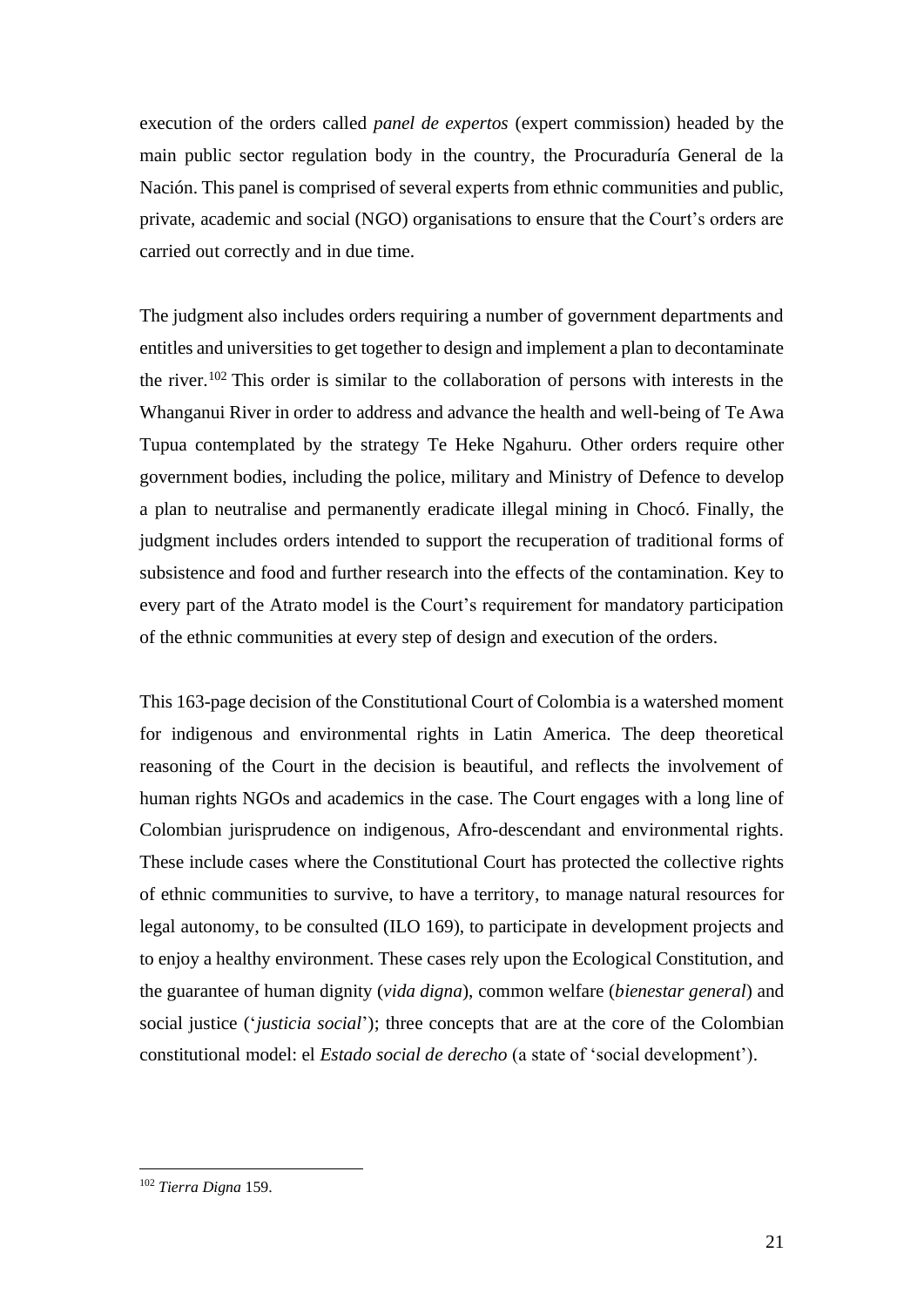Yet, interestingly, the Court draws heavily on conceptions of indigenous resource rights in international law and jurisprudence of the Inter-American Court of Human Rights. In arriving at legal personality for the river the Court relies on concepts of indigenous and environmental rights in ILO Convention No 169,<sup>103</sup> United Nations Declaration on the Rights of Indigenous Peoples,  $104$  the Convention on Biodiversity,  $105$  the American Declaration on the Rights of Indigenous Peoples, <sup>106</sup> the UNESCO Convention on intangible property<sup>107</sup> and the human right to water,  $108$  before discussing leading cases *Sawhoyamaxa v Paraguay*, <sup>109</sup> *Awas Tingni*, <sup>110</sup> *Saramaka v Suriname*. <sup>111</sup> The Court's outward looking approach to Colombian constitutional development also references domestic comparative law from within and beyond the Latin American civil law perspective including the Whanganui River and Te Urewera in New Zealand, and rights for nature in Ecuador and Bolivia. This 'internationalisation' of rights for nature in the Atrato decision is interesting, given the relative silence from international law on the topic of legal rights for rivers.

The Court explicitly recognises that it is taking an 'ecocentric' approach in its analysis, referring to the interconnectedness of humans with nature, the superior interest of the environment, and human obligations to protect nature's rights. In this sense the Court explains:<sup>112</sup>

<quote>Nature and environment is a cross-cutting theme in the Colombian constitutional order. Its importance is obviously due to the human beings who inhabit it and the need to have a healthy environment to lead a dignified life in conditions of

<sup>107</sup> *UNESCO Convention for the Safeguarding of the Intangible Cultural Heritage*  MISC/2003/CLT/CH/14 (adopted 17 October 2003).

<sup>&</sup>lt;sup>103</sup> ILO Convention Concerning Indigenous and Tribal Peoples in Independent Countries 169 (ILO Convention No 169).

<sup>104</sup> United Nations General Assembly *Declaration on the Rights of Indigenous Peoples* A/RES/61/295 (13 September 2007).

<sup>&</sup>lt;sup>105</sup> Convention on Biological Diversity (opened for signature 5 June 1992) 1760 UNTS 79 (entered into force 29 December 1993) (Convention on Biological Diversity).

<sup>106</sup> Inter-American Commission on Human Rights (IACHR) 'American Declaration on the Rights of Indigenous Peoples'.

<sup>&</sup>lt;sup>108</sup> 'United Nations Resolution on the Human Right to Water and Sanitation GA Dec 64/292, 64th Sess, 108th Plen Mtg UN Doc A/RES/64/292 (28 July 2010)'.

<sup>109</sup> *Sawhoyamaxa v Paraguay* IACHR Series C No 146 (29 March 2006) (*Sawhoyamaxa v Paraguay*). <sup>110</sup> *The Mayagna (Sumo) Awas Tingni Community v Nicaragua* IACHR Series C No 79 (31 August

<sup>2001) (</sup>*Mayagna v Nicaragua*).

<sup>111</sup> *Saramaka People v Suriname* (Preliminary Objections, Merits, Reparations, and Costs) IACHR Series C No 172 (28 November 2007).

<sup>112</sup> *Tierra Digna* 42.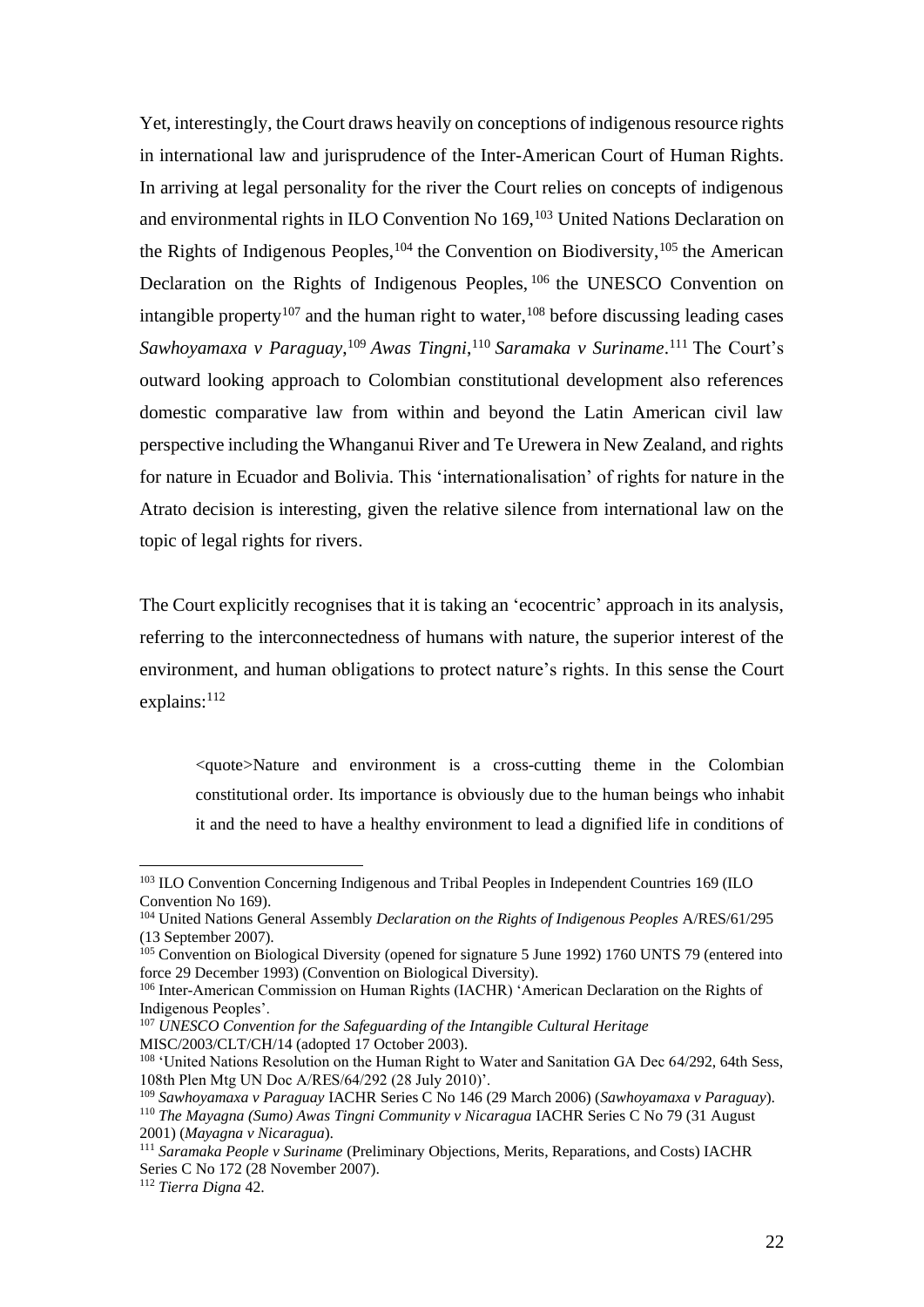well-being, but is also for the other living organisms with which the planet is shared, *understood as entities worthy of protection in of themselves*. This means being conscious of the interdependence that connects all living things on the Earth; that is, to recognise that we are integral parts of the global ecosystem and biosphere, before applying normative categories of domination, simple exploitation or utility. $\langle$ quote>

However, the decision is 'anthropocentric' in the sense that the river's rights are incidental to the recognition of the communities' human rights and this case is inherently tied up with the ancestral, territorial, communal and 'biocultural rights'<sup>113</sup> of the ethnic communities. The Court goes on to say: $114$ 

<quote>This approach has a special relevance in Colombian constitutionalism, keeping in mind the principle of cultural and ethnic pluralism that supports it, together with the ancestral knowledge, use and customs of indigenous and tribal peoples. Accordingly, in the following paragraph we explore an alternative vision of the collective rights of the ethnic communities in relationship to their cultural and natural surroundings, which are called, 'biocultural rights'.</quote>

The Constitutional Court recognises the inescapable connection between the rights of nature and the rights of humans as biocultural rights, the basis of which is the 'profound unity between nature and the human species'.<sup>115</sup>

The detail and strength of the orders in the Atrato case demonstrate a certain judicial activism to obligate the executive branch of government to take action to respond to the serious environmental and humanitarian crisis in the river territory. This is particularly interesting because the government had no hand in the contamination, and only acted by omission. However, is the duty of the Colombian State (and not just the current

<sup>113</sup> The term 'biocultural rights' denotes a community's long-established right, in accordance with its customary laws, to steward its lands, waters and resources. Such rights are being increasingly recognised in international environmental law. Biocultural rights are not simply claims to property, in the typical market sense of property being a universally commensurable, commodifiable and alienable resource; rather, biocultural rights are collective rights of communities to carry out traditional stewardship roles vis-à-vis nature, as conceived of by indigenous ontologies. See K Bavikatte and T Bennett 'Community stewardship: the foundation of biocultural rights' (2015) 6(1) *Journal of Human Rights and the Environment*; Gabriel Nemogá 'Limitada protección de la diversidad biocultural de la nación' in *Encuentro Constitucional por la Tierra* (2014).

<sup>114</sup> *Tierra Digna* 42.

<sup>115</sup> ibid 47; Bavikatte and Bennett (n 113); Nemogá (n 113).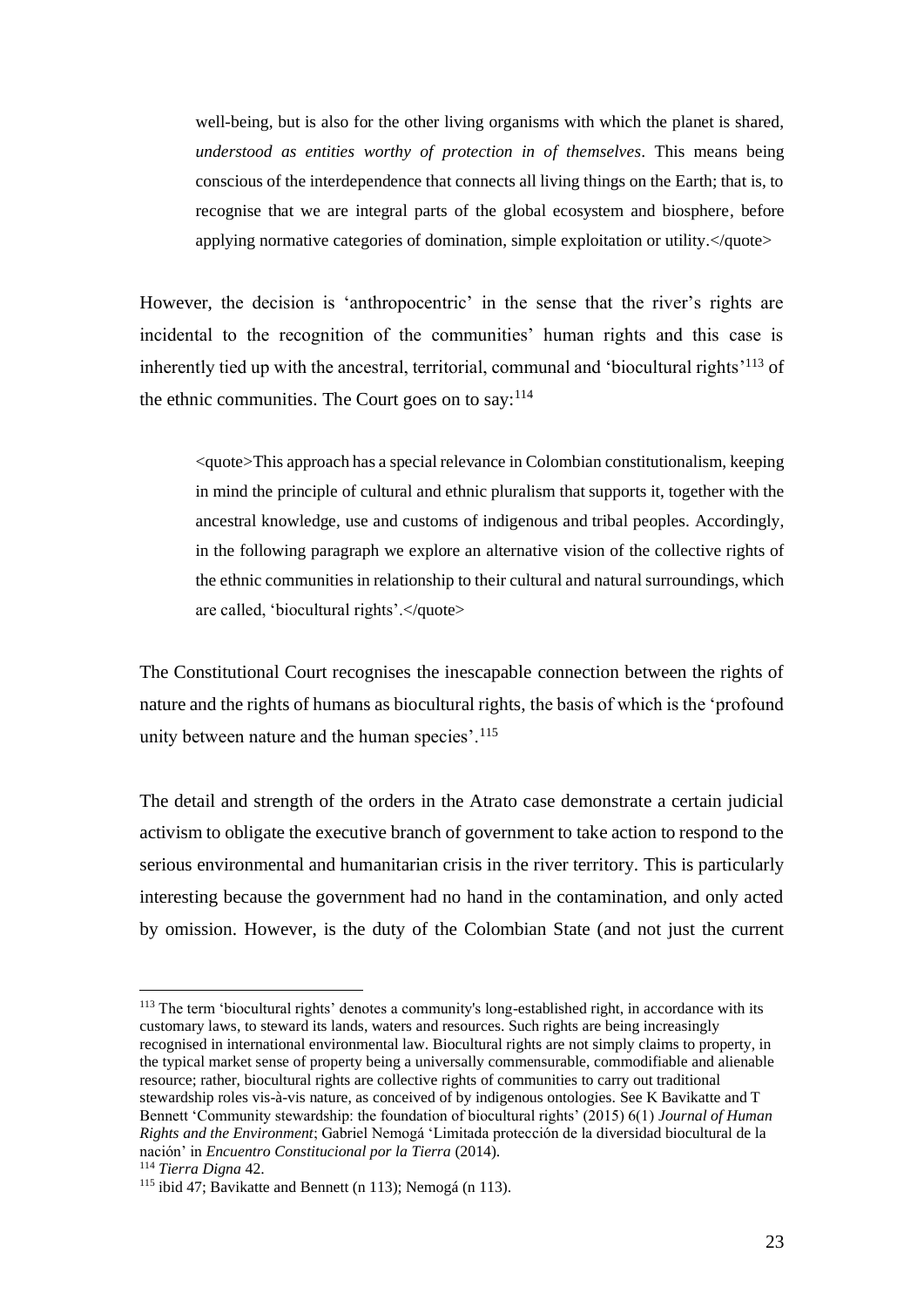government) to ensure a plural society based on the respect of ethnic communities and the implementation of the concept of *Estado social de derecho* taking into account: (i) the diversity of cultures, races and ethnic identities that coexist in the country; (ii) the guarantee of equal rights and respect for everyone; (iii) the fact that the ethnic communities are part of the Colombian nation as pre-existing tribes and, (iv) importantly, the right of indigenous and Afro-descendant communities to have a territory and a life with justice and dignity.

## **<A>5 River persons in context**

## *<B>5.1 The rights of people versus the rights of nature*

Much has been made of the ecocentric qualities of legal person models, in prioritising the rights of nature over the rights of people. However, the idea of rivers as legal persons in both New Zealand and Colombia, although emerging from and existing within very different circumstances, is more helpfully understood with reference to legal and cultural pluralism. <sup>116</sup> In each country, legal personality is a mechanism adopted by the state to recognise river interests and relationships existing in indigenous and tribal customs and laws. This approach may have limitations, including the risk of 'essentialising' indigenous culture in a pristine, tribal, subsistence, environmental, or pre-contact light, $117$  and leaving open the question whether the rights of nature can exist outside of such a cultural context. The approach may also create tensions with the idea of 'ethno-development', which has underpinned indigenous activism at a regional level in Latin America, and promotes alternative models of indigenous economic development.<sup>118</sup>

<sup>116</sup> The development of the rights of nature in Ecuador and Bolivia has also occurred within a context of legal and cultural pluralism, via the concept of *buen vivir* – to live a good life*.* See generally Tom Perreault 'Tendencies in tension: resource governance and social contradictions in contemporary Bolivia' in Lori Leonard (ed) *Governing Resource Extraction* (Routledge 2017); Craig M Kauffman and Pamela L Martin 'Can rights of nature make development more sustainable? Why some Ecuadorian lawsuits succeed and others fail' (2017) 92 *World Development* 130.

<sup>&</sup>lt;sup>117</sup> See above for a discussion of the risk of essentialising indigenous culture in the legal pluralism literature.

<sup>118</sup> See Engle (n 33). Note that the Constitutional Court in the Atrato case actually refers to the idea of ethno-development in support of its approach. *Tierra Digna* 155.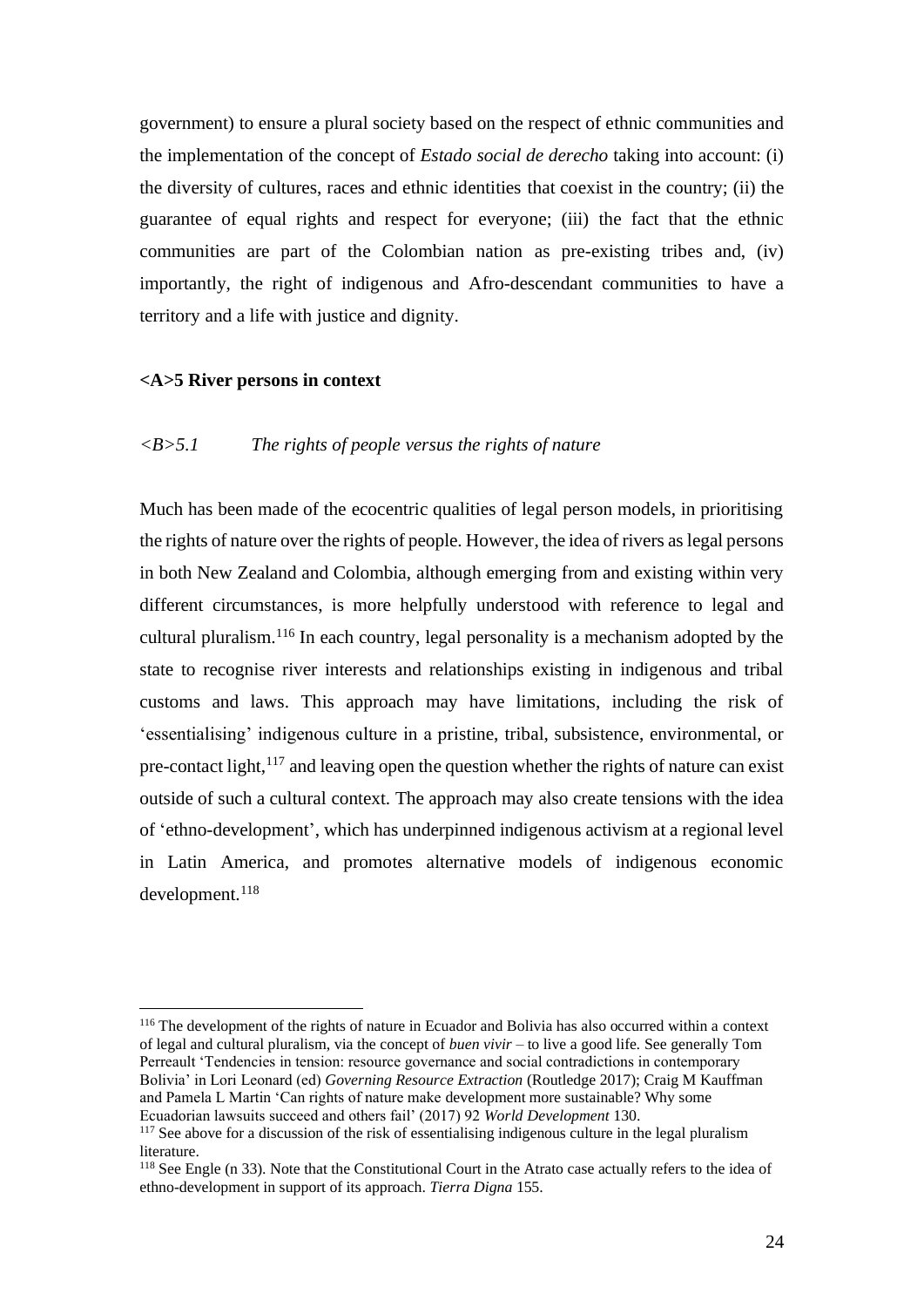The idea of extending legal personality to the Whanganui River cannot be divorced from its cultural context, as part of a political settlement with Whanganui Iwi intended to repair past wrongs and recognise Māori relationships with water.<sup>119</sup> The Te Awa Tupua model reflects the conceptualisation of the relationship between humans and the natural world in the tikanga (law) of the Whanganui Iwi.<sup>120</sup> According to their tikanga, the river has rights to which the Iwi belong and not the other way round, exemplified in the Iwi's idiom: 'I am the river, and the river is me'.

The Constitutional Court of Columbia's recognition of the 'biocultural' rights of the Atrato communities also highlights the role of legal and cultural pluralism in the legal person idea. The Court frames the ethnic communities' rights as the right 'to administer and exercise trusteeship in an autonomous manner over their territories – in accordance with their own laws and customs'.<sup>121</sup> The Court points out that these 'biocultural rights' 'are not new rights for the ethnic communities', but rather a category that unifies their interconnected rights in natural resources and to culture. <sup>122</sup> This conceptualisation resembles recognition models including native or aboriginal title, where state law recognises and gives effect to pre-existing indigenous laws and customs.<sup>123</sup>

Both the Colombian and New Zealand models are therefore anthropocentric in the sense that they create new relationships between the state and communities,  $124$  in recognition of the culturally-specific guardianship relationship between communities and nature. However, it is clear from the legal pluralism literature that when states 'recognise' indigenous rights and interests, there is an inevitable process of translation, accommodation and mediation.<sup>125</sup> Legal personality is a mechanism used to recognise indigenous and tribal relationships and jurisdictions to manage the natural world. However, the jurisdiction is not recognised in its complete form, and is actually limited under the process of recognition.

<sup>&</sup>lt;sup>119</sup> See Irons Magallanes (n 9) 325–26; Sanders (n 3).

 $120$  Sanders (n 3) 4.

<sup>121</sup> *Tierra Digna* 43.

 $122$  ibid 44.

<sup>123</sup> See above.

<sup>124</sup> See Sanders (n 3) 34.

 $125$  See above.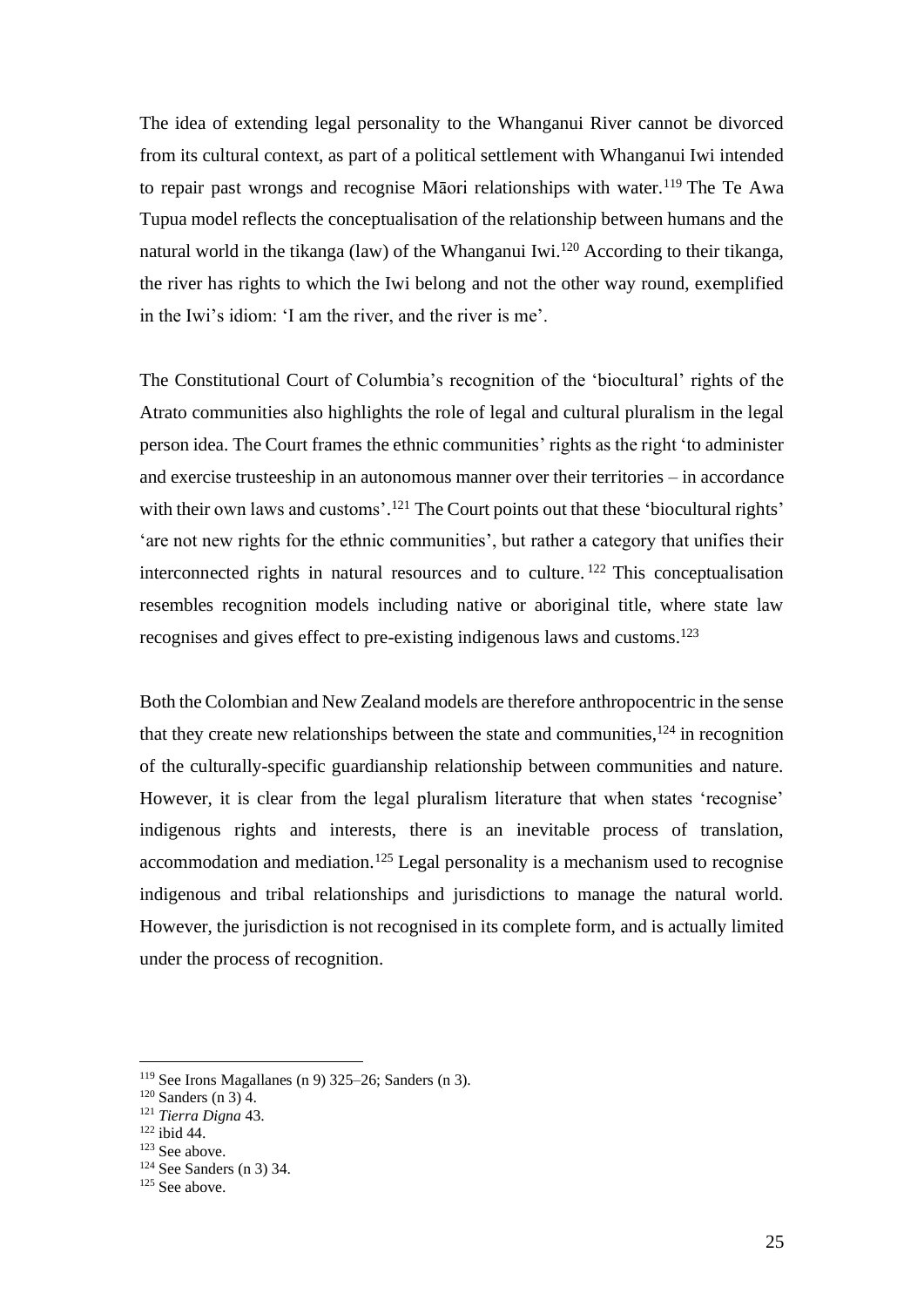The claims made by Māori to the Whanganui River had always been framed as rights of 'ownership', and the Waitangi Tribunal inquiring into those claims did not mention 'rights for nature' or 'legal personality'. It framed Māori interests in the river under tikanga Māori as 'proprietary' and 'territorial' rights to the entire catchment and all its resources based on ancestry.<sup>126</sup> However, in the political compromise that is the Te Awa Tupua Act, no one has the right to 'own' the river as a whole.<sup>127</sup> The failure to give the river the legal right to its own water creates a paradox. How can Te Awa Tupua be an 'indivisible and living whole from the mountains to the sea incorporating physical and metaphysical elements<sup>'128</sup> and yet carved up into different proprietary regimes for the bed, water, wildlife etc? How can the Te Awa Tupua Act be put forward by some proponents as illustrative of the dichotomy between property in nature and rights for nature,<sup>129</sup> when the model has no impact on underlying (and overlapping) legal rights regimes?<sup>130</sup>

The Te Awa Tupua Model, at once recognising and limiting an indigenous jurisdiction, is simply an advanced collaborative governance approach, in which the interests of the river are emphasised in its regulation by the government, Māori and other community and business interests. As Sanders rightly points out, the legal person model is a new 'constitutional' framework to 'regulate human relationships' and establish a forum for disagreement and compromise: recognising the competing claims of the crown and Māori to political authority.<sup>131</sup>

In Colombia, while the Atrato communities' biocultural rights are positioned as being territorial in nature,<sup>132</sup> and although the indigenous and Afro-descendant communities successfully claimed a failure to protect their right to 'territory', the Court does not recognise a right of property for the communities in the river, nor for the river to own

<sup>126</sup> Waitangi Tribunal (n 42) 337, 343.

<sup>&</sup>lt;sup>127</sup> Laura Hardcastle 'Turbulent times: speculations about the Whanganui River's position as a legal entity' (2014) *Maori Law Review* http://maorilawreview.co.nz/2014/02/sir-edward-taihakurei-duriestudent-essay-competition-2013-turbulent-times-speculations-about-the-whanganui-rivers-position-asa-legal-entity/; Sanders (n 3) 28–29.

<sup>128</sup> Te Awa Tupua Act s 12.

 $129$  Hutchison (n 14); Margil (n 14) 8.

<sup>&</sup>lt;sup>130</sup> Macpherson and O'Donnell (n 3).

 $131$  Sanders (n 3) 1.

<sup>132</sup> *Tierra Digna* 45, 48–56.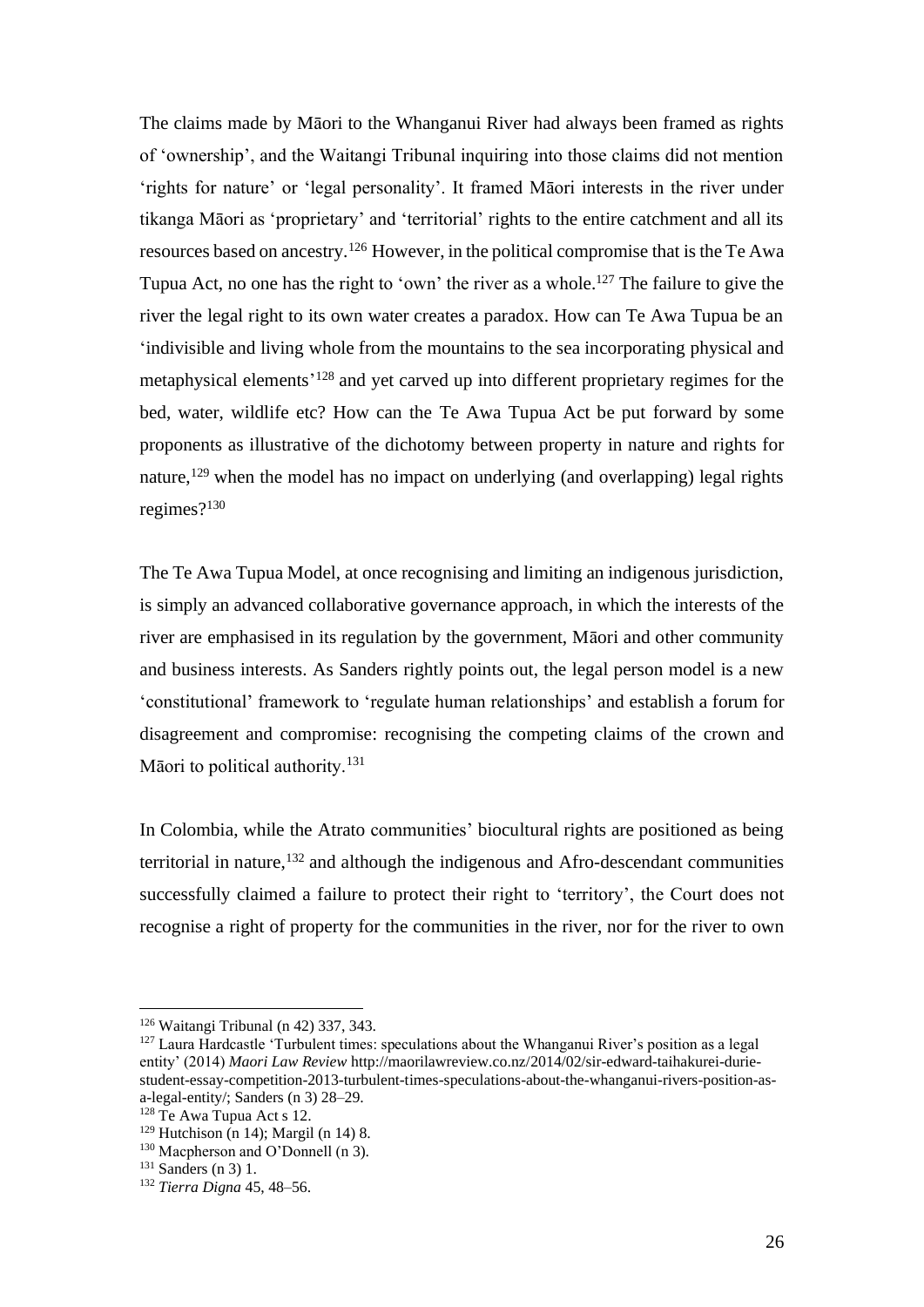itself. In this regard the Atrato case, like that of the Whanganui River is much more about water governance than it is about water property.

The Colombian case emerges squarely from the strong constitutional protection of indigenous and environmental rights, and a rich national and international jurisprudence regarding indigenous rights to natural resources in Latin America. The case is, therefore, underpinned by the fundamental rights *people* have with respect to the natural world, and the Constitutional Court of Colombia uses human rights protections (the right to life, to water, to live in a clean environment, etc) to reach its result. The Court is developing rights for nature in the Colombian constitutional context as an extension of human rights law, similar to the way in which Latin American cases have used the protection of indigenous 'territory' by expanding the right to 'property'.<sup>133</sup> It even refers to the rights of nature as the 'third generation' of human rights, after civil and political and then economic social and cultural rights.<sup>134</sup>

In the New Zealand context, the Te Awa Tupua model does not rest on core constitutional human rights documents, although as part of the Treaty of Waitangi reparative framework, it certainly shows how human rights doctrine develops (arguably more effectively) outside of core human rights laws. The extension of the human rights paradigm in both Colombia and New Zealand further highlights the simplicity of the traditional dichotomy of an earth versus human centred model.

## *<B>5.2 Institutions and enforceability*

Enforcing rights for nature has been problematic in comparative contexts. In Ecuador, for example, protections of the rights of nature (and the concept of *buen vivir*) have been erratically implemented by courts,<sup>135</sup> and are often described as 'weak', although they are gradually having greater policy impact in decision-making processes. <sup>136</sup> The

<sup>133</sup> See eg *Mayagna v Nicaragua*.

<sup>134</sup> *Tierra Digna* 137.

<sup>135</sup> Mary Elizabeth Whittemore 'Problem of enforcing nature's rights under Ecuador's constitution: why the 2008 environmental amendments have no bite' (2011) 3 *Pacific Rim Law and Policy Journal* 659.

<sup>136</sup> Craig M Kauffman and Pamela L Martin, 'Can Rights of Nature Make Development More Sustainable? Why Some Ecuadorian Lawsuits Succeed and Others Fail' (2017) 92 *World Development* 130, 138.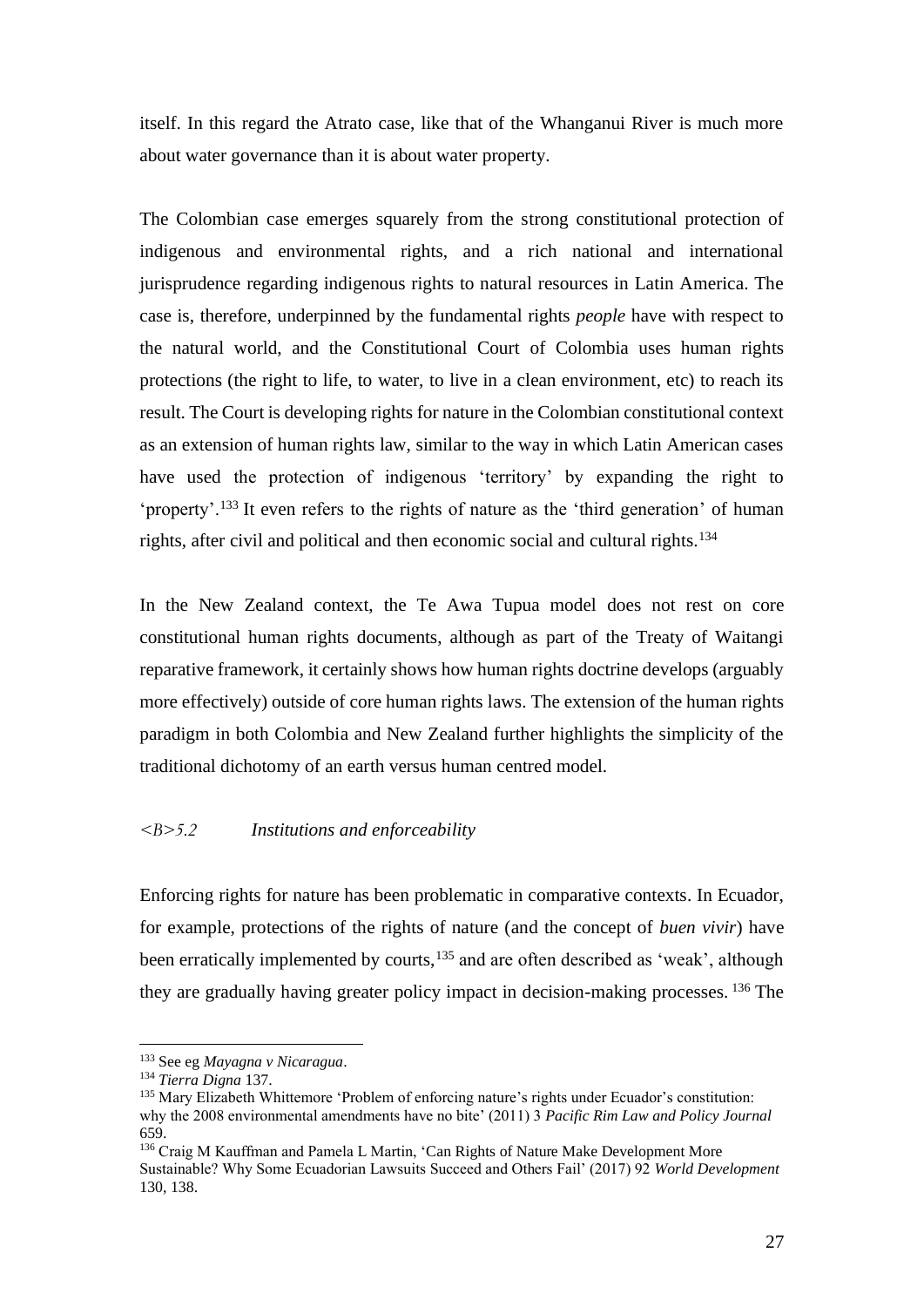broad protection of the rights of Mother Earth in Bolivia, too, has had little practical impact in preventing environmentally damaging development.<sup>137</sup> It is too early to tell how river rights will be upheld in the New Zealand and Colombian cases, however, their architects have clearly given more thought to the challenges of implementation and enforceability in both approaches.

The adoption of legal personality as a model for recognising rights of natural resources is itself a response to the problem of enforceability. The Ecuadorian and Bolivian models have been erratic in their implementation because it is not clear who has standing to take action to uphold nature's rights. Both the Whanganui and Atrato models tackle this ambiguity head on, and rather than simply recognising that rivers can be rights-bearing, the institution of the legal person is created, and the rights attach to the institution as a person. As a legal person a river can take legal action in its own name if necessary to respond to environmental threat or promote environmental outcomes. Te Awa Tupua, for example, might assert its interests as a legal person in the future by applying for a water conservation order under Part 9 of the Resource Management Act 1991 to protect the river. If the Colombian government fails to stamp out illegal mining, the guardians of the Río Atrato might return to the Constitutional Court on the river's behalf.

Much more significant than the creation of the legal fiction of personality for rivers, is the institutional framework accompanying it to protect and manage river rights by partnership, consensus and collaboration. The Atrato case engages directly with the difficulty of enforcing the rights of nature, by making prescriptive orders about how the river's rights must be protected and implemented and giving itself an ongoing role, via regular reports on implementation from the government. It is remarkable how far the Court has gone in designing institutions to represent the river; inspired by the Te Pou Tupua model, the principle of guardianship, and collaborative governance approach in New Zealand law.

The Te Awa Tupua Act also contains extensive and prescriptive guidance about how the river's rights must be implemented, administered and upheld via a range of

<sup>137</sup> Perreault (n 116) 18.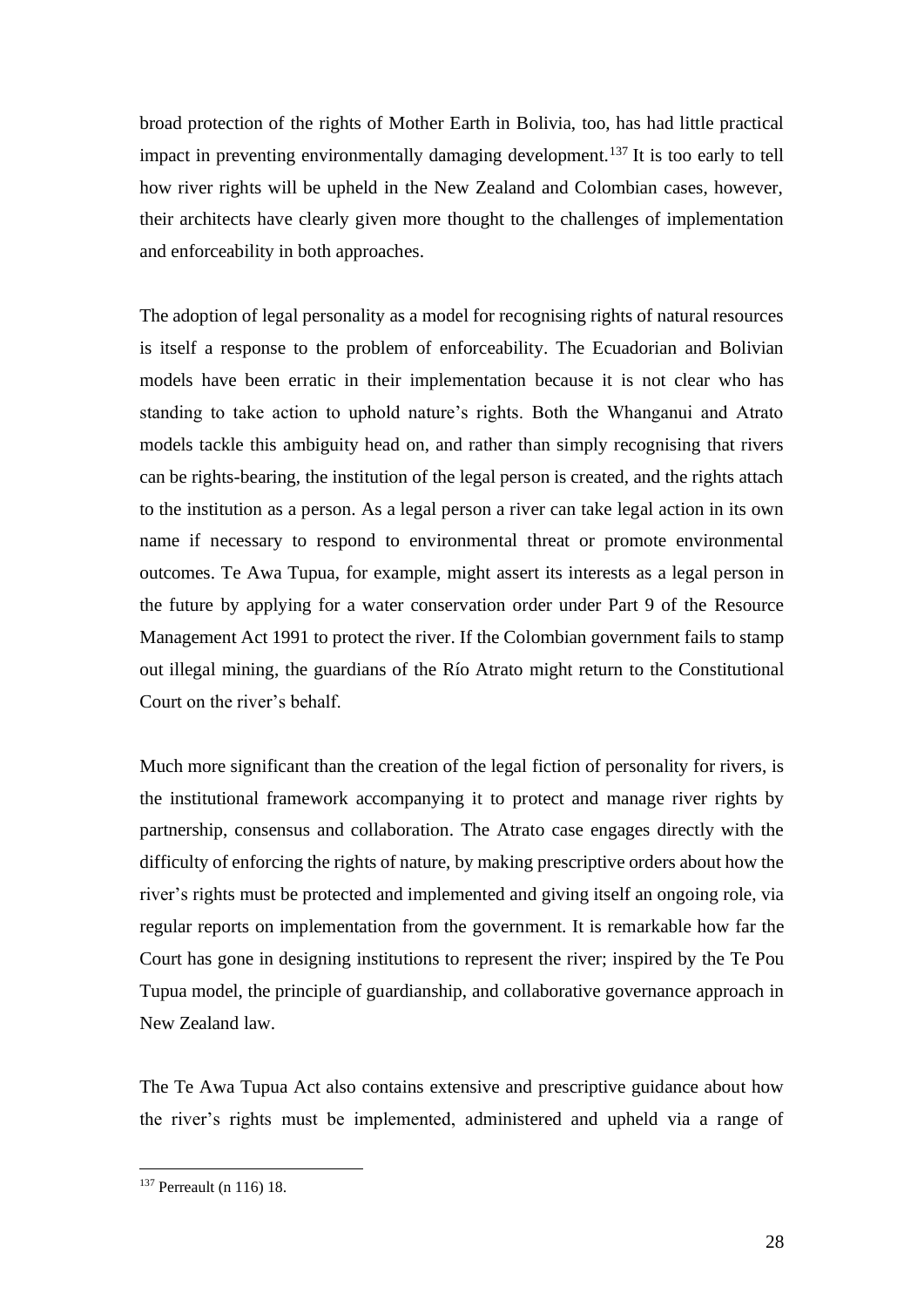collaborative governance institutions. However, without the river holding any legal right to use its water, and in the context of strong public and private use rights, it is easy to envisage difficulty in prioritising the river's rights. What would happen if a hydroelectric power generator exercised a valid resource consent to use water from the Whanganui River in a manner that impacted negatively on the river's physical or spiritual health? How could Te Pou Tupua agitate for environmental outcomes for the river when the river itself is not a water right-holder and Te Pou Tupua is not a decisionmaker with respect to water? The Te Awa Tupua Act, be it constitutional in nature or otherwise, is an ordinary statute, unable to override rights granted under other legislation. There is yet to be any litigation over the legislation. However, given the potential for conflict over water sharing, the success of the Te Awa Tupua model will depend not only on strong collaborative governance, but on the ability of the courts to resolve disputes. Hopefully, the ongoing proprietary claims Māori maintain to water throughout New Zealand will be resolved in the near future. 138

Macpherson and O'Donnell have argued that, in order for grants of legal personality to provide opportunities for improved environmental outcomes, they must be accompanied by strong and independent institutions to enforce the river's interests, clearly expressed river values to hold representatives accountable, and legal rights to use the river.<sup>139</sup> If others have legal or proprietary interests in rivers and the river does not, the scope for enhancing environmental values in river regulation is seriously undermined. However, apart from potential legal avenues for redress proffered by legal standing, the recognition of a river as a 'person' enables a crucial cultural shift in the way we think about rivers.<sup>140</sup> Such is apparent in the tikanga Māori behind the Tupua te Kawa (river values) adopted for the Whanganui River and the Constitutional Court of Colombia's deference to the relationship of the Atrato communities with the river as a 'space to reproduce life and recreate culture'.<sup>141</sup> This cultural shift could subversively change our approach to managing rivers, in policy development and before the courts.

<sup>&</sup>lt;sup>138</sup> For a discussion of Māori substantive claims to water rights see Waitangi Tribunal 'The interim report on the national freshwater and geothermal resources claim' (Waitangi Tribunal 2012) http://www.waitangi-tribunal.govt.nz/doclibrary/public/reports/generic/Wai2358/Wai2358W.pdf. <sup>139</sup> Macpherson and O'Donnell (n 3).

 $140$  ibid.

<sup>141</sup> *Tierra Digna* 3.